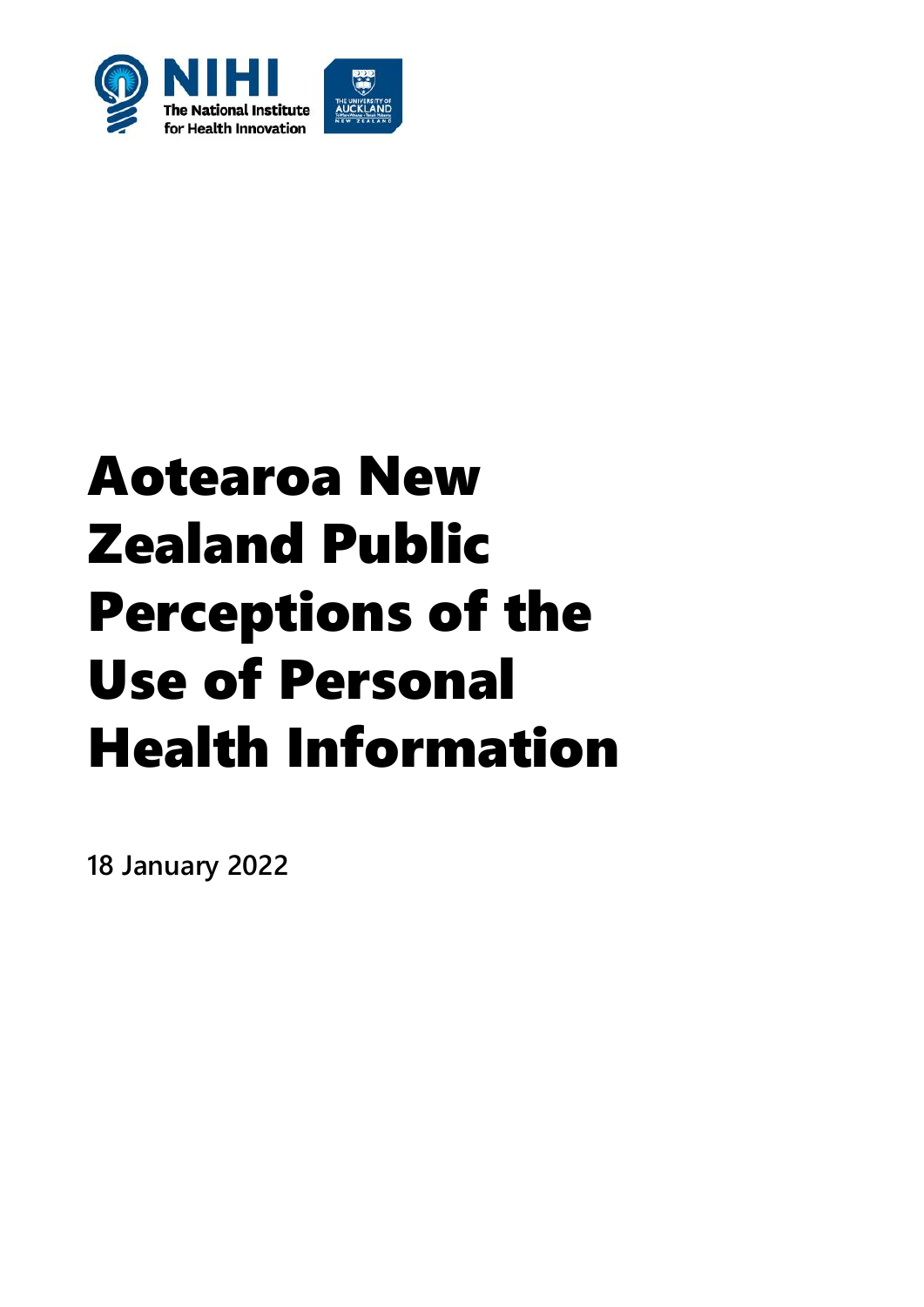#### **Acknowledgements**

Thank you to the New Zealanders who gave their time to participate in this survey.

|          | Prepared for: Dean Rutherford<br>Health and Disability Intelligence, Ministry of Health                                           |
|----------|-----------------------------------------------------------------------------------------------------------------------------------|
| Authors: | Rosie Dobson, Robyn Whittaker, Katie Garner, and Varsha Parag<br>National Institute for Health Innovation, University of Auckland |

Citation: Dobson R, Whittaker R, Garner K, et al. 2022. *Aotearoa New Zealand Public Perceptions of the Use of Personal Health Information.* Wellington: Ministry of Health.

Published in April 2022 by the Ministry of Health PO Box 5013, Wellington 6140, New Zealand

ISBN 978-1-99-110031-3 (online)



This document is available at **[health.govt.nz](http://www.health.govt.nz/)**



This work is licensed under the Creative Commons Attribution 4.0 International licence. In essence, you are free to: share ie, copy and redistribute the material in any medium or format; adapt ie, remix, transform and build upon the material. You must give appropriate credit, provide a link to the licence and indicate if changes were made.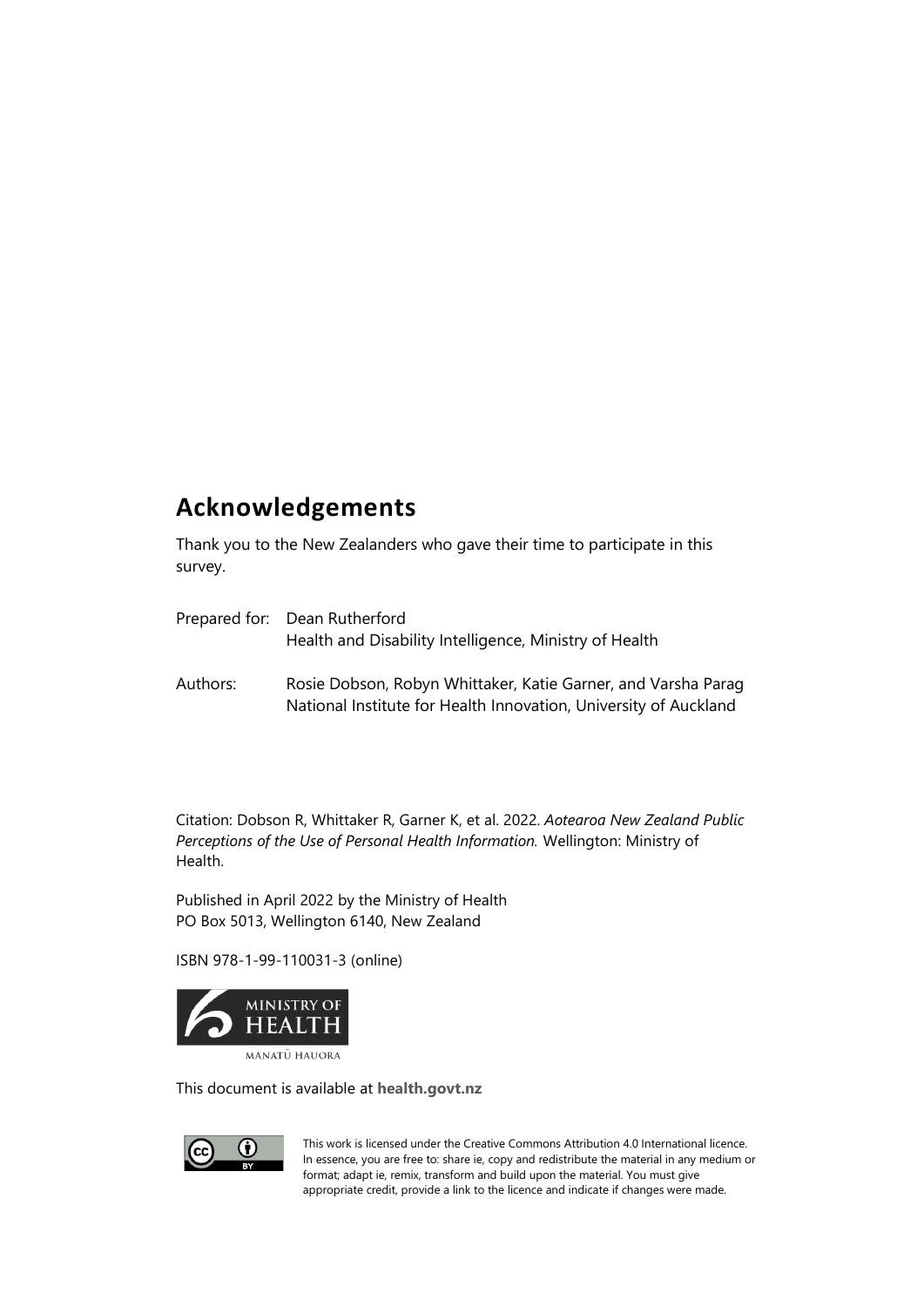# **Contents**

|   |                   | <b>Executive summary</b>                                        | $\mathbf v$    |
|---|-------------------|-----------------------------------------------------------------|----------------|
| 1 |                   | <b>Background</b>                                               | 1              |
| 2 |                   | <b>Methods</b>                                                  | $\overline{2}$ |
| 3 | <b>Results</b>    |                                                                 | 3              |
|   | 3.1               | Sample                                                          | 3              |
|   | 3.2               | Current use of health information                               | 6              |
|   | 3.3               | Comfort with the use of health information                      | 7              |
|   | 3.4               | Comments on level of comfort with the use of health information | 11             |
|   | 3.5               | Consent for the combining of health information                 | 16             |
|   | 3.6               | Concerns about health information                               | 18             |
| 4 |                   | <b>Discussion</b>                                               | 23             |
|   | 4.1               | Summary of results                                              | 23             |
|   | 4.2               | Comparison to previous work                                     | 25             |
|   | 4.3               | Limitations of the current work                                 | 26             |
|   | 4.4               | Conclusion                                                      | 26             |
|   | <b>References</b> |                                                                 | 27             |

#### **List of Tables**

|            | Table 1: Demographic information $(n=2,572)$                                                                          | 4  |
|------------|-----------------------------------------------------------------------------------------------------------------------|----|
| Table $2:$ | Time since last encounter with health services ( $n=2,572$ )                                                          | 5. |
| Table 3:   | Current use of health information ( $n=2,572$ )                                                                       | 6  |
| Table 4:   | Rating of comfort for use of health information ( $n=2,572$ )                                                         | 8  |
| Table 5:   | Rating of comfort for use of health information for Māori (n=385)<br>versus non-Māori respondents (n=2,187)           | 9  |
| Table 6:   | Rating of comfort for use of health information for Pacific $(n=250)$<br>versus non-Pacific respondents ( $n=2,322$ ) | 10 |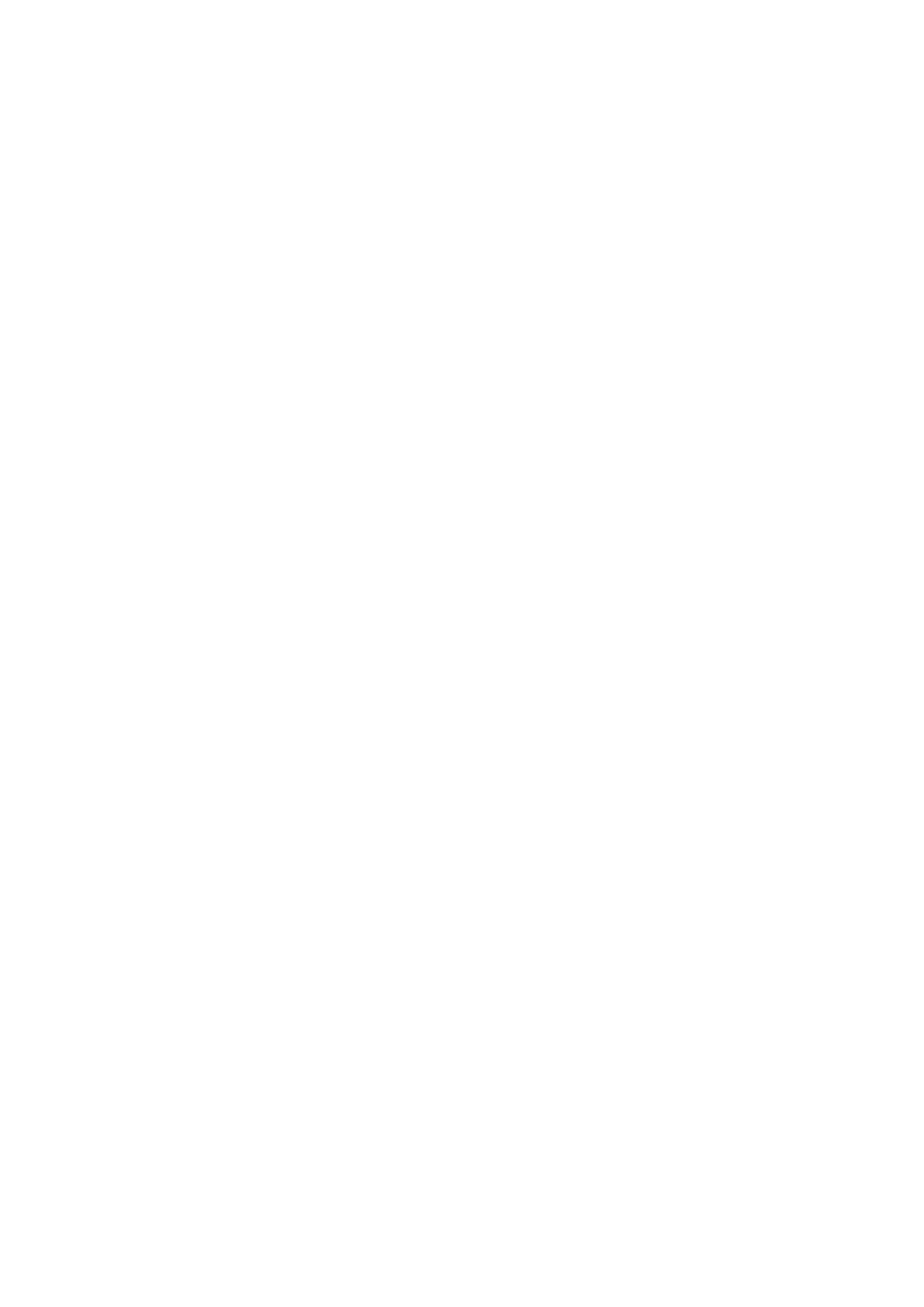## <span id="page-4-0"></span>**Executive summary**

It is vital that New Zealanders' preferences around the use of their health information are prioritised as the potential uses for health data increase. A cross-sectional survey was conducted to gather the perceptions of the Aotearoa New Zealand public on using their personal health information by health services and organisations. A total of 2,572 previous respondents of the New Zealand Health Survey completed the survey.

Findings indicate that the majority of respondents are comfortable with their health information being used in the scenarios presented with the following conditions:

- The use of their data is for the greater good or to benefit others.
- It is stored securely to prevent breaches.
- Their privacy is prioritised, and only anonymised data is shared beyond their immediate care.
- That data is not shared outside the health system (e.g. insurance or commercial companies) or used for commercial gain.
- There is communication and transparency around its use.
- The information is up-to-date and correct.

At the same time, a small but significant proportion of respondents are uncomfortable with the use of their personal health information because of mistrust in the health systems or health services. Further, some respondents would only be comfortable with the use of their health information if they have provided specific consent, and some would be uncomfortable with any use beyond their immediate care.

It appears that respondents are happy for their health information to be used without specific consent if it is anonymous (i.e. no personal or identifying information is shared), the use of the data is for the right reasons (to benefit others), the security of the data is assured, and the data (or the combined dataset) is not shared outside the health system.

If the health information is to be used in the following situations, then personal consent/permission for its use is needed:

- When personal (identifiable) information is included in the dataset.
- When data is being sent or shared outside the health system or used for commercial purposes.
- When data is sensitive in nature, including DNA/genetic data, mental health, sexual health, rare diseases, specific medical conditions, gynaecology information, terminal illness, or COVID-19 related data.
- When the data is specific to a population group e.g. Māori, minors.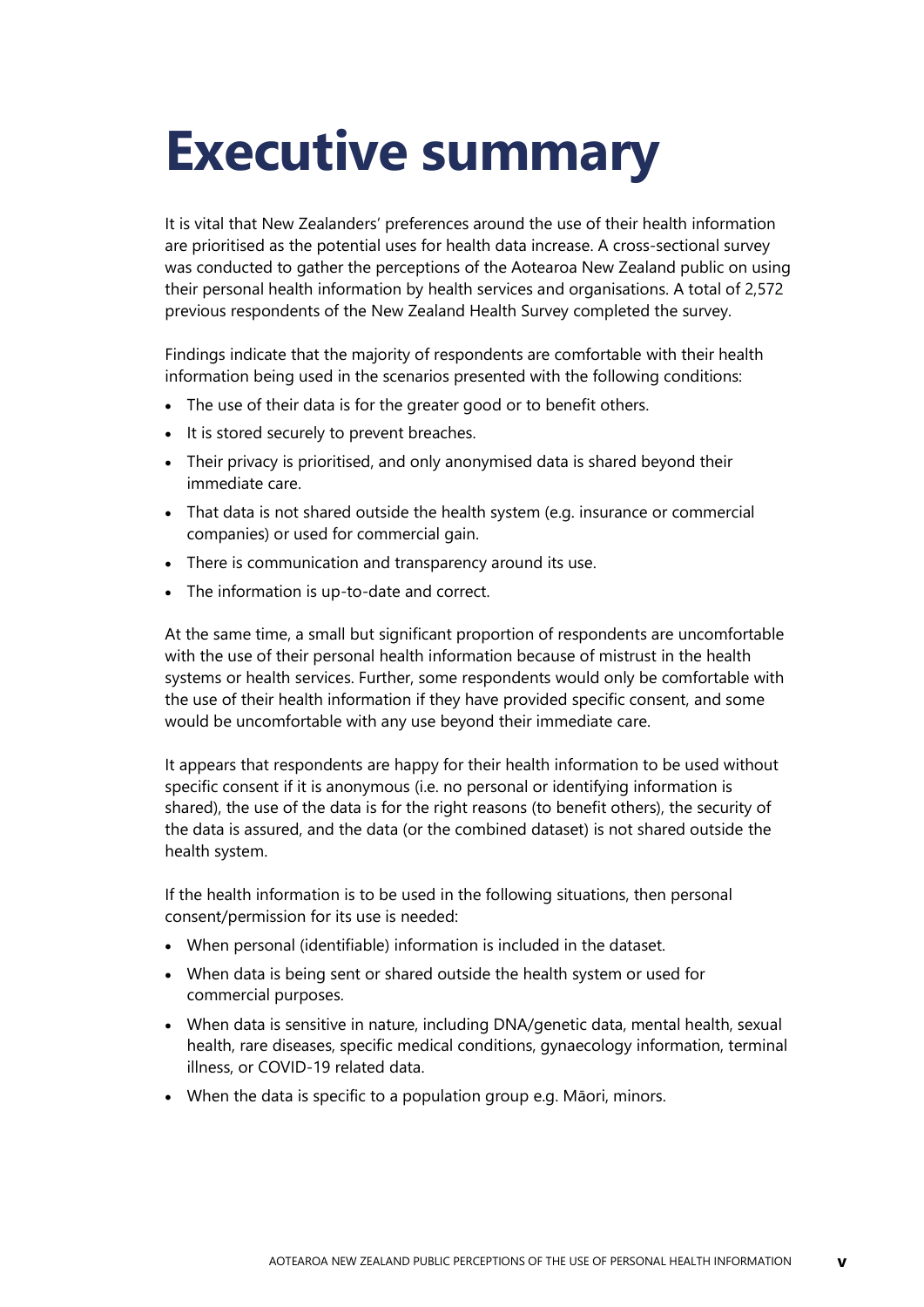Respondents expressed concerns over security risks, privacy and confidentiality, the use of health information outside the health system, and the lack of transparency and communication. Many of these concerns could be addressed by increased communication and transparency around the use and protection of personal health information.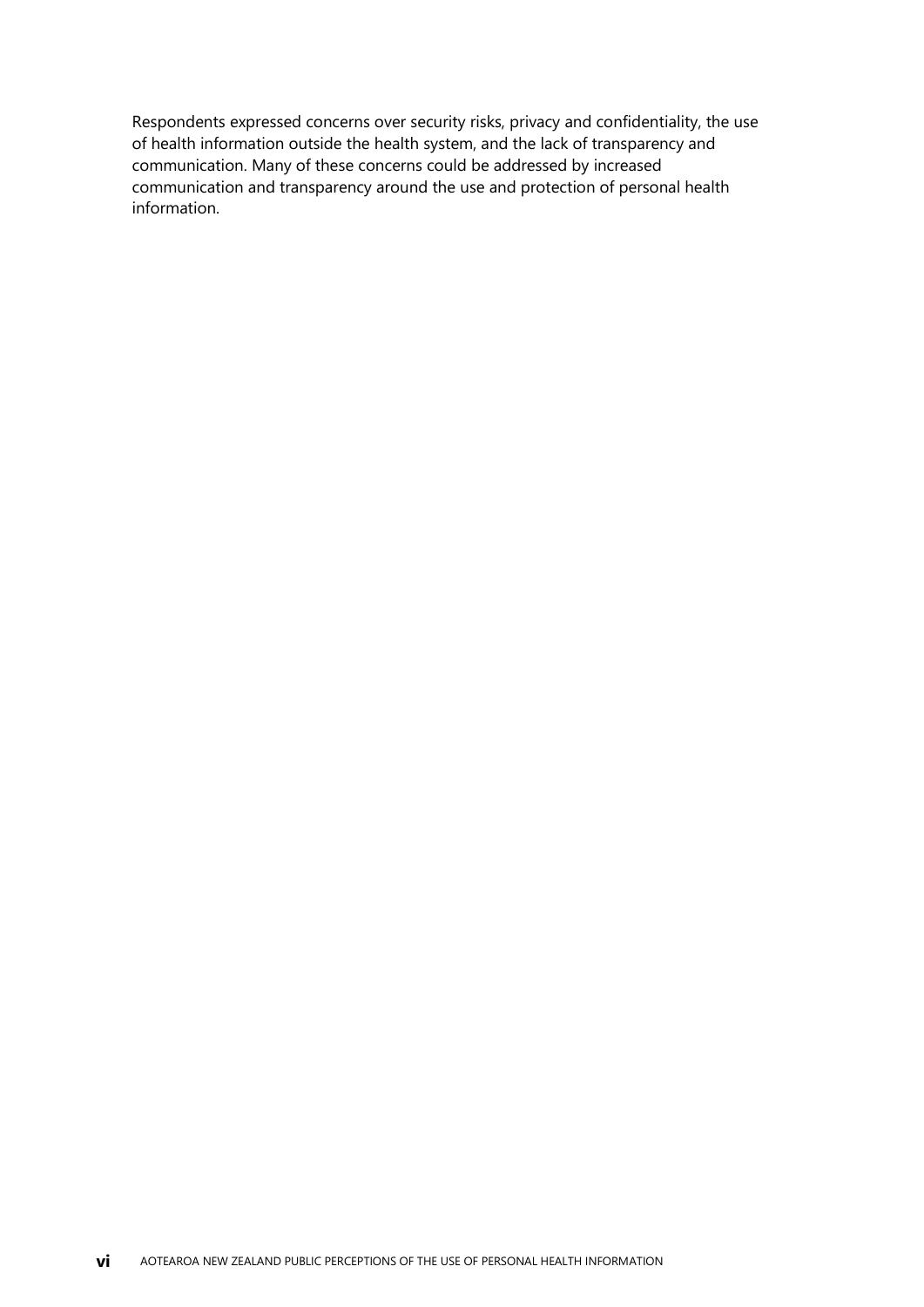# <span id="page-6-0"></span>**1 Background**

As the digitisation of health records progresses, opportunities for health data use grow. It is vital that New Zealanders' preferences around the use of, and access to, their health information are prioritised to ensure that health services use the data in a patient and whānau-informed manner.

In 2020 a survey was undertaken in Waitematā District Health Board (DHB) by researchers from the University of Auckland to assess patient perspectives, including preferences, needs and concerns, on the use of, and access to, individual healthcare information. The project was overseen by a study advisory group with representation from health service consumers as well as experts from a range of settings including the DHB (clinicians, funding and planning, Māori Health, and innovation), primary care, and the University of Auckland. The development of the questions involved extensive consultation with members of the advisory group as well as pretesting with patients within hospital services. A total of 1,377 patients currently using Waitematā DHB inpatient and outpatient services completed the survey with over 80% of participants reporting that they were comfortable with their health information being used across the scenarios presented (range: 81-89%). Māori were significantly more likely than non-Māori to be comfortable with their health information being combined with the health information of others to better understand population needs (*p*=0.006). The level of comfort with the use of individual health information was related to assurances that its use was for public good, data was stored securely, individual privacy was maintained, the information was accurate, and there was communication on how it was used. These findings showed that most health care consumers are comfortable with the health service using their de-identified health information beyond their care if it benefits others. Further information about his survey can be found in the published paper.<sup>1</sup>

Following the completion of the Waitematā DHB survey of healthcare consumers, the Ministry of Health was interested in further exploring the perceptions of the use of their health information from members of the general population. This report presents the findings of the administration of the survey within the general population in late 2021.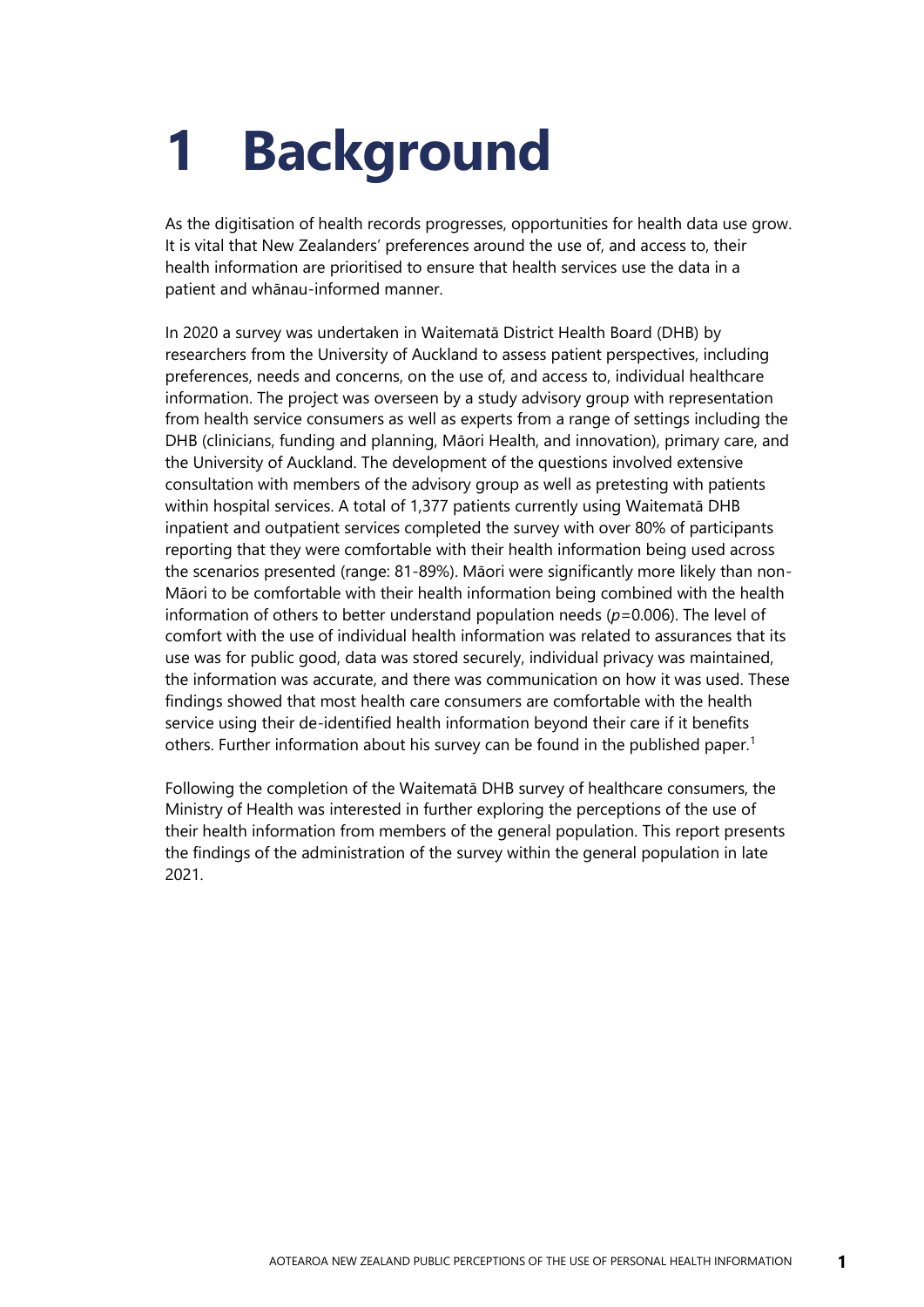# <span id="page-7-0"></span>**2 Methods**

A cross-sectional survey was conducted to gather the perceptions of the New Zealand public on the use of their personal health information by health services and organisations. The survey was based on the previous survey administered to Waitematā DHB patients in late 2020.<sup>1</sup> Minor wording changes were made to the survey for the context of a national public survey (e.g. instead of referring to how the DHB uses health information, it was updated to refer to how 'health services and organisations' use health information). The extensive process undertaken to develop and pretest of the survey are described in the published paper.<sup>1</sup>

The survey covered the following:

- Introduction and definitions
- Perceptions on how health services currently use health information
- Level of comfort with health information being used in different ways
- Situations where permission is needed before individual health information is combined with others
- Concerns about how health information is used
- **Demographics**

CBG, an independent provider of public sector research services in New Zealand and who administers the New Zealand Health Survey, sent an invitation to participate in the survey to previous New Zealand Health Survey respondents who had self-identified as willing to participate in future surveys. To participate, respondents needed to meet the following inclusion criteria:

- Have previously completed a New Zealand Health Survey and consented to be contacted regarding future surveys and provided an email address
- Be 16 years or older
- Live in Aotearoa New Zealand

The survey was administered online with the invitation sent via email. Surveys were considered complete when all compulsory questions were answered, and only complete surveys were included in the analysis. Survey data were analysed and summarised using descriptive quantitative analyses. Chi-square tests were used to assess differences between groups. All statistical tests were two sided at a 5% significance level. Qualitative comments were analysed using a simple general inductive thematic approach to identify common themes and meanings from the data.<sup>2</sup> Ethnicity was coded as per New Zealand Ministry of Health Protocol for the reporting of ethnicity data, with both the total response (overlapping) and prioritised ethnicity output methods reported.<sup>3</sup>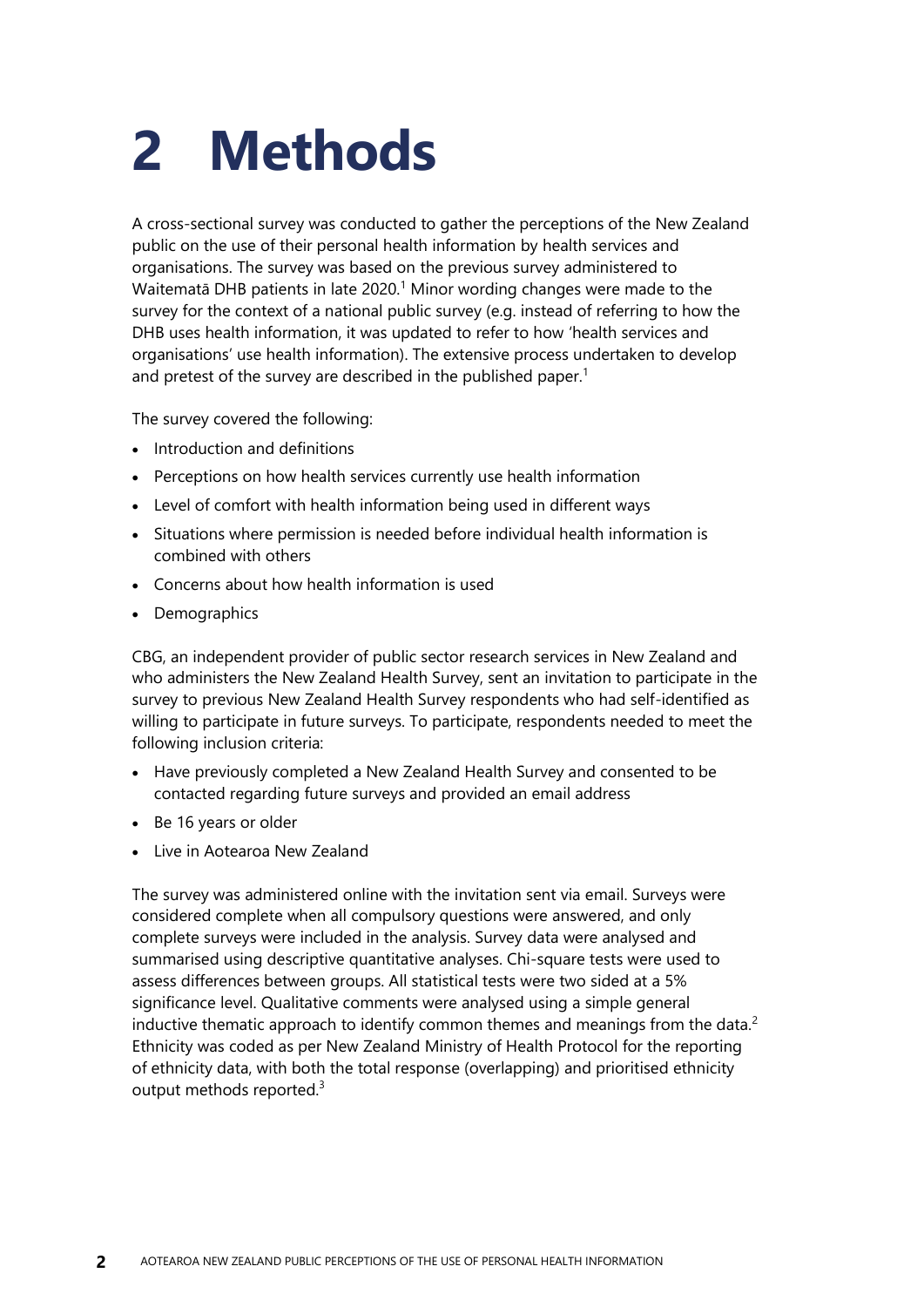# <span id="page-8-0"></span>**3 Results**

## <span id="page-8-1"></span>**3.1 Sample**

CBG sent the survey invitation to 9,215 people from the New Zealand Health Survey mailing list. A total of 3,139 (34.1%) people responded to the survey with 2,575 (27.9%) completing the survey. There were three survey responses that were excluded from the analysis due to the respondents not meeting the inclusion criteria (resided outside New Zealand) therefore the final sample includes 2,572 respondents. The demographic characteristics of survey respondents can be seen in [Table](#page-9-0) 1.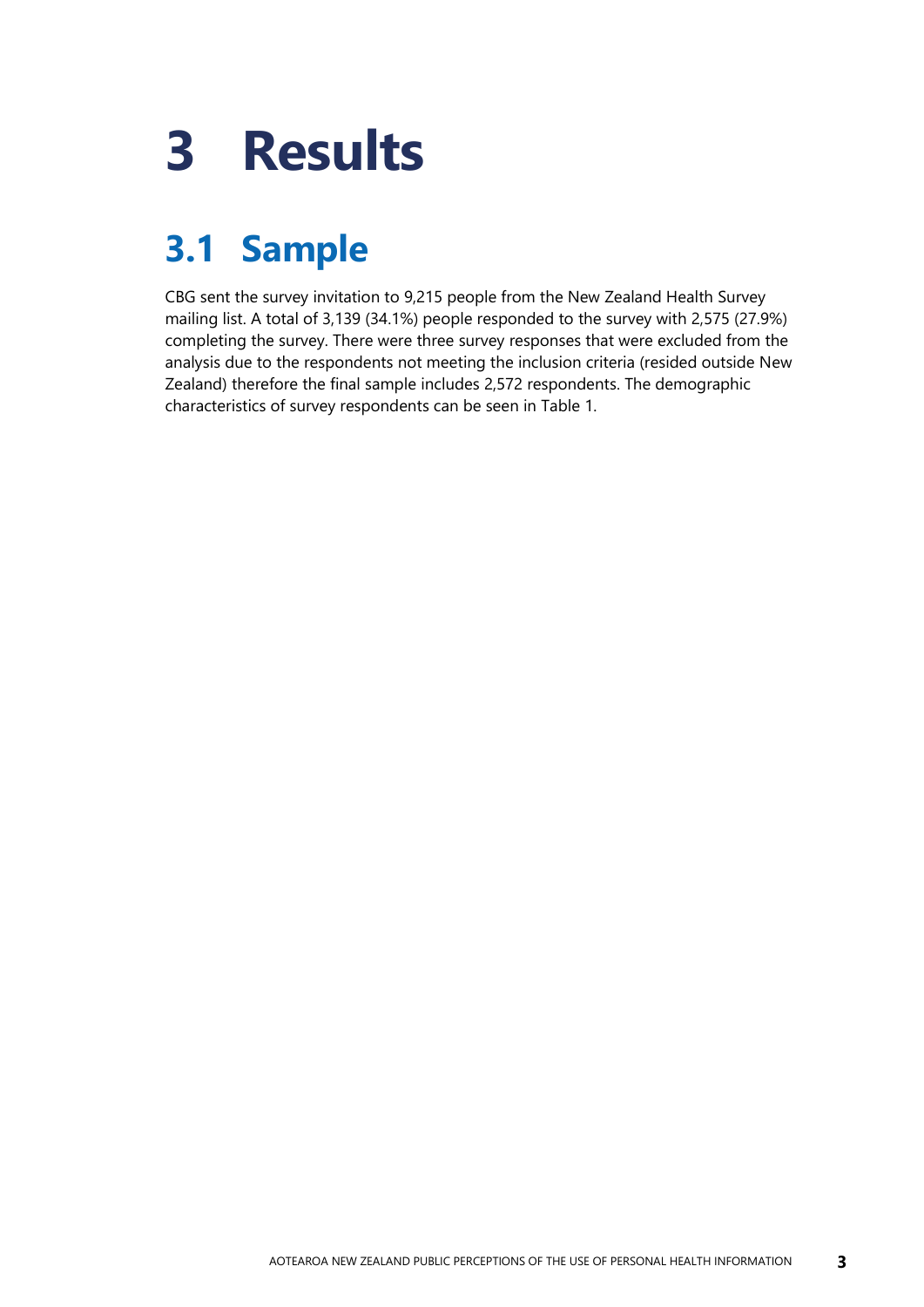|                                   | n            | $\%$       |
|-----------------------------------|--------------|------------|
| Age group                         |              |            |
| $\leq$ 34                         | 395          | 15.4       |
| $35 - 54$                         | 880          | 34.2       |
| $55 - 74$                         | 901          | 35.0       |
| $\geq 75$                         | 178          | 6.9        |
| Missing                           | 218          | 8.5        |
| Age (mean (SD), range)            | 52 (16)      | $16 - 100$ |
| Gender                            |              |            |
| Male                              | 1,042        | 40.5       |
| Female                            | 1,364        | 53.0       |
| Another gender                    | 13           | 0.5        |
| Missing                           | 153          | 5.9        |
| Ethnicity (non-prioritised)*      |              |            |
| European                          | 1,735        | 67.5       |
| Māori                             | 385          | 15.0       |
| Pacific peoples                   | 250          | 9.7        |
| Asian                             | 361          | 14.0       |
| MELAA                             | 24           | 0.9        |
| Other ethnicity                   | $\mathbf{1}$ | 0.0        |
| Residual categories               | 166          | 6.5        |
| Ethnicity (prioritised, Level 13) |              |            |
| Māori                             | 385          | 15.0       |
| Pacific                           | 227          | 8.8        |
| Asian                             | 348          | 13.5       |
| MELAA                             | 23           | 0.9        |
| Other Ethnicity                   | 0            | 0.0        |
| European                          | 1,426        | 55.4       |
| Residual categories               | 163          | 6.3        |
| Descended from Māori              |              |            |
| Yes                               | 436          | 17.0       |
| No                                | 1,882        | 73.2       |
| Don't know                        | 93           | 3.6        |
| Missing                           | 161          | 6.3        |
| New migrant <sup>#</sup>          | 192          | 7.5        |

#### <span id="page-9-0"></span>**Table 1: Demographic information (n=2,572)**

MELAA: Middle Eastern/Latin American/African; SD: Standard Deviation

\* Could select multiple options

# Moved to New Zealand less than 10 years ago.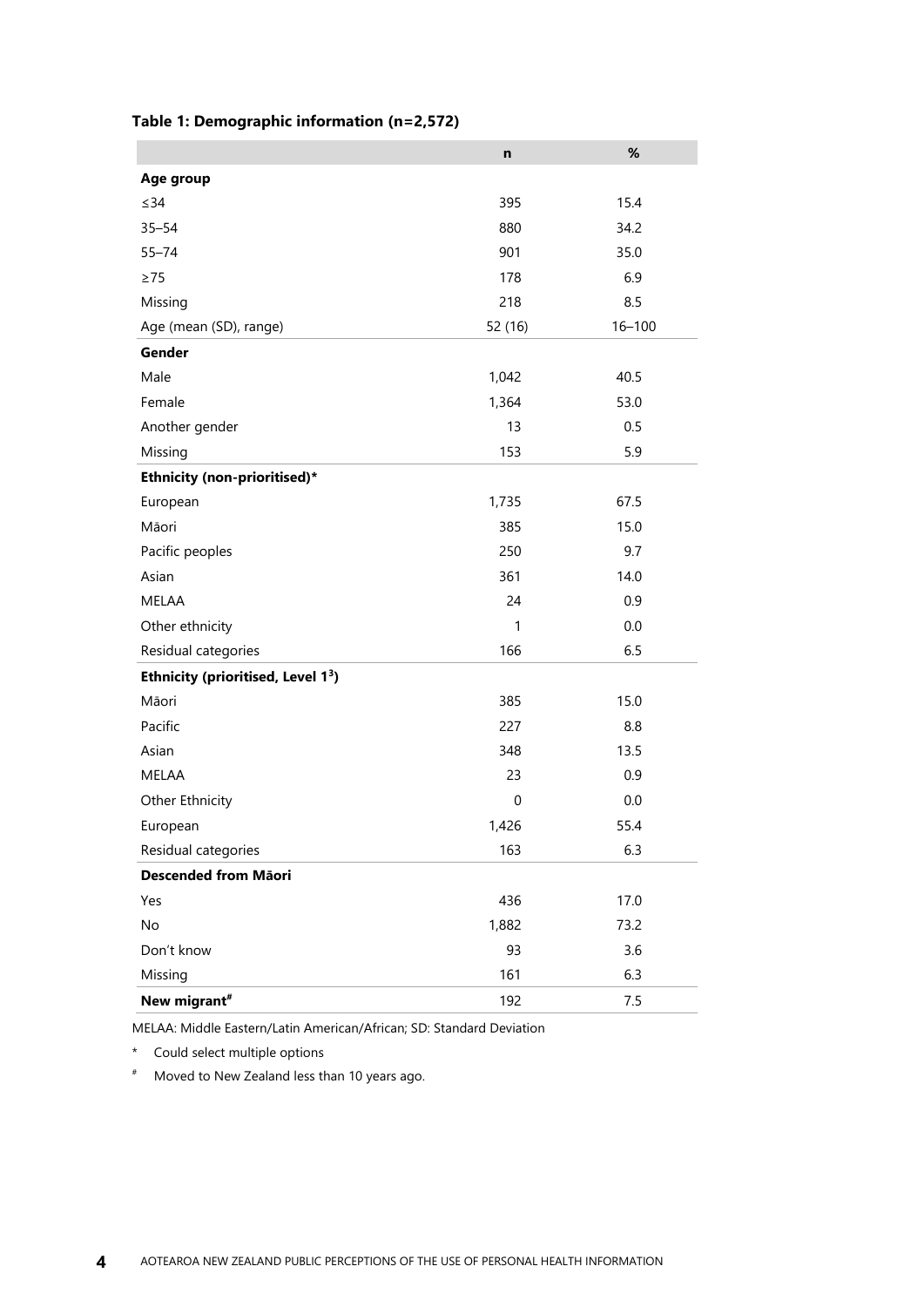As the respondents were not required to be currently engaged with health services, respondents were asked about how long it had been since they had engaged with different health service types. The results can be seen in [Table](#page-10-0) 2. Although 88% of respondents had engaged with primary care services recently, defined as within the last 2 years, only 41% had engaged with hospital-based services recently (e.g. for surgery or to visit a clinic). The high proportion of respondents who reported recent engagement with laboratory testing facilities likely reflects the recent outbreak of COVID-19 in the community at the time the survey was administered.

| <b>Health service</b> | $< 6$ months |      |             | 6-24 months |             | $2-10$ years |     | >10 years | <b>Missing</b> |     |  |
|-----------------------|--------------|------|-------------|-------------|-------------|--------------|-----|-----------|----------------|-----|--|
| type                  | n            | %    | $\mathbf n$ | %           | $\mathbf n$ | %            | n   | %         | $\mathbf n$    | %   |  |
| Primary care          | 1.692        | 65.8 | 578         | 22.5        | 122         | 4.7          | 13  | 0.5       | 142            | 5.5 |  |
| After hours or ED     | 395          | 15.4 | 531         | 20.6        | 761         | 29.6         | 331 | 12.9      | 196            | 7.6 |  |
| Hospital              | 533          | 20.7 | 526         | 20.5        | 767         | 29.8         | 319 | 12.4      | 181            | 7   |  |
| Screening service     | 442          | 17.2 | 680         | 26.4        | 436         | 17           | 80  | 3.1       | 190            | 7.4 |  |
| Laboratory testing    | 1,137        | 44.2 | 772         | 30.0        | 350         | 13.6         | 55  | 2.1       | 167            | 6.5 |  |

<span id="page-10-0"></span>**Table 2: Time since last encounter with health services (n=2,572)**

ED: Emergency Department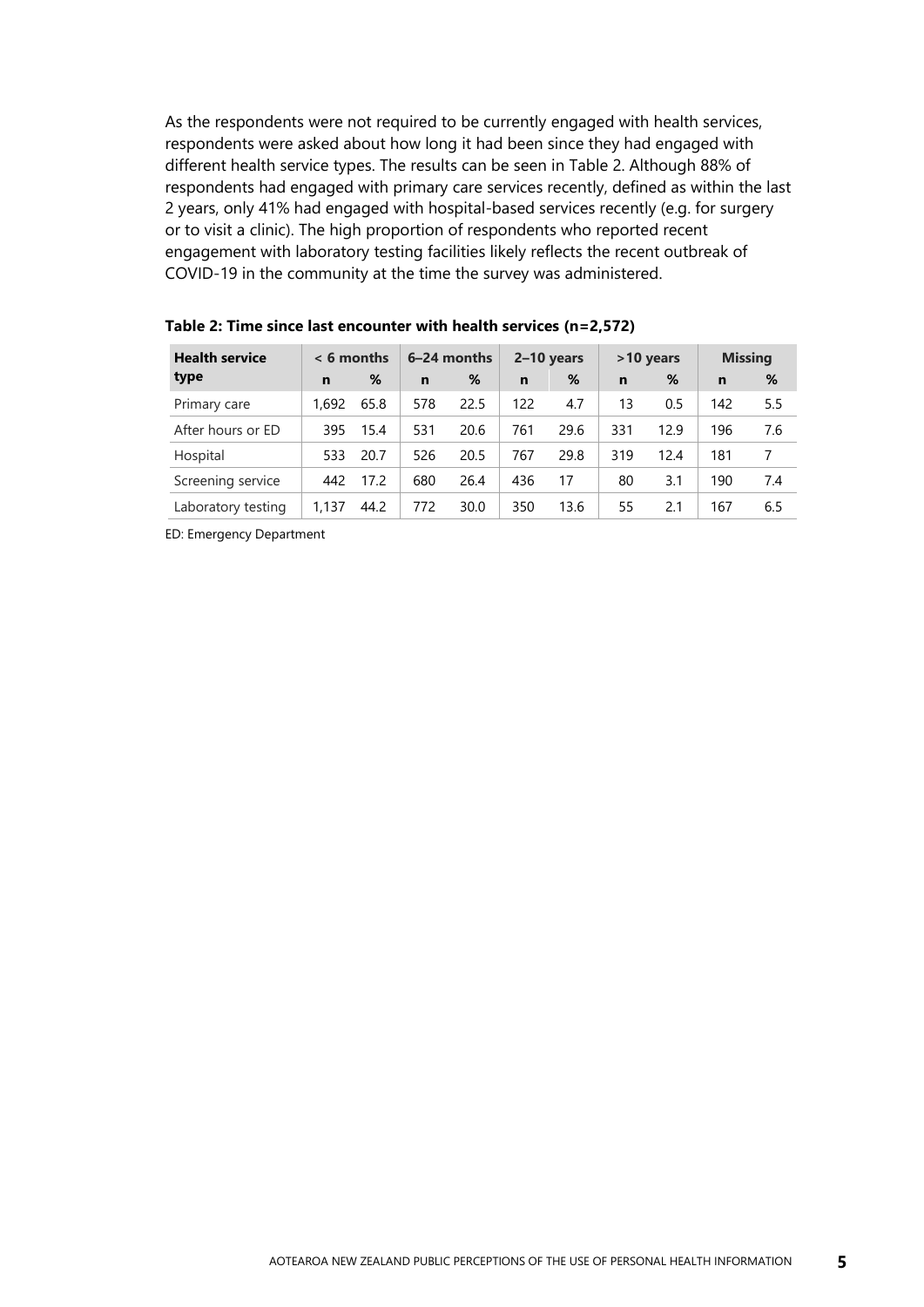## <span id="page-11-0"></span>**3.2 Current use of health information**

Respondents were asked to consider what they thought their personal health information was used for by health services and organisations [\(Table](#page-11-1) 3). Although most (81%) thought their health information was being shared with other health professionals involved in their care within the same organisation, lower proportions were seen for the other scenarios (62%–73%). Nearly one-quarter of respondents were not aware if their health information could be used to make decisions about improving the health service.

|   | Scenarios*                                                                                                                    |       | Yes  |     | <b>No</b> | Don't know |      |  |
|---|-------------------------------------------------------------------------------------------------------------------------------|-------|------|-----|-----------|------------|------|--|
|   |                                                                                                                               | n     | %    | n   | %         | n          | %    |  |
| a | To make decisions about your health care<br>now                                                                               | 1,718 | 66.8 | 323 | 12.6      | 531        | 20.6 |  |
| b | To make decisions about your health care in<br>the future                                                                     | 1,692 | 65.8 | 337 | 13.1      | 543        | 21.1 |  |
| C | To share with other health professionals<br>involved in your care within the same<br>organisation                             | 2,080 | 80.9 | 204 | 7.9       | 288        | 11.2 |  |
| d | To share with other health professionals<br>involved in your care in other organisations                                      | 1,771 | 68.9 | 370 | 14.4      | 431        | 16.8 |  |
| e | To make decisions about improving the<br>health service                                                                       | 1,600 | 62.2 | 344 | 13.4      | 628        | 24.4 |  |
| f | To investigate how to better understand the<br>population and their needs by combining<br>information on the whole population | 1,865 | 72.5 | 253 | 9.8       | 454        | 17.7 |  |

#### <span id="page-11-1"></span>**Table 3: Current use of health information (n=2,572)**

Note, these are not the full scenario descriptions used in the survey questions.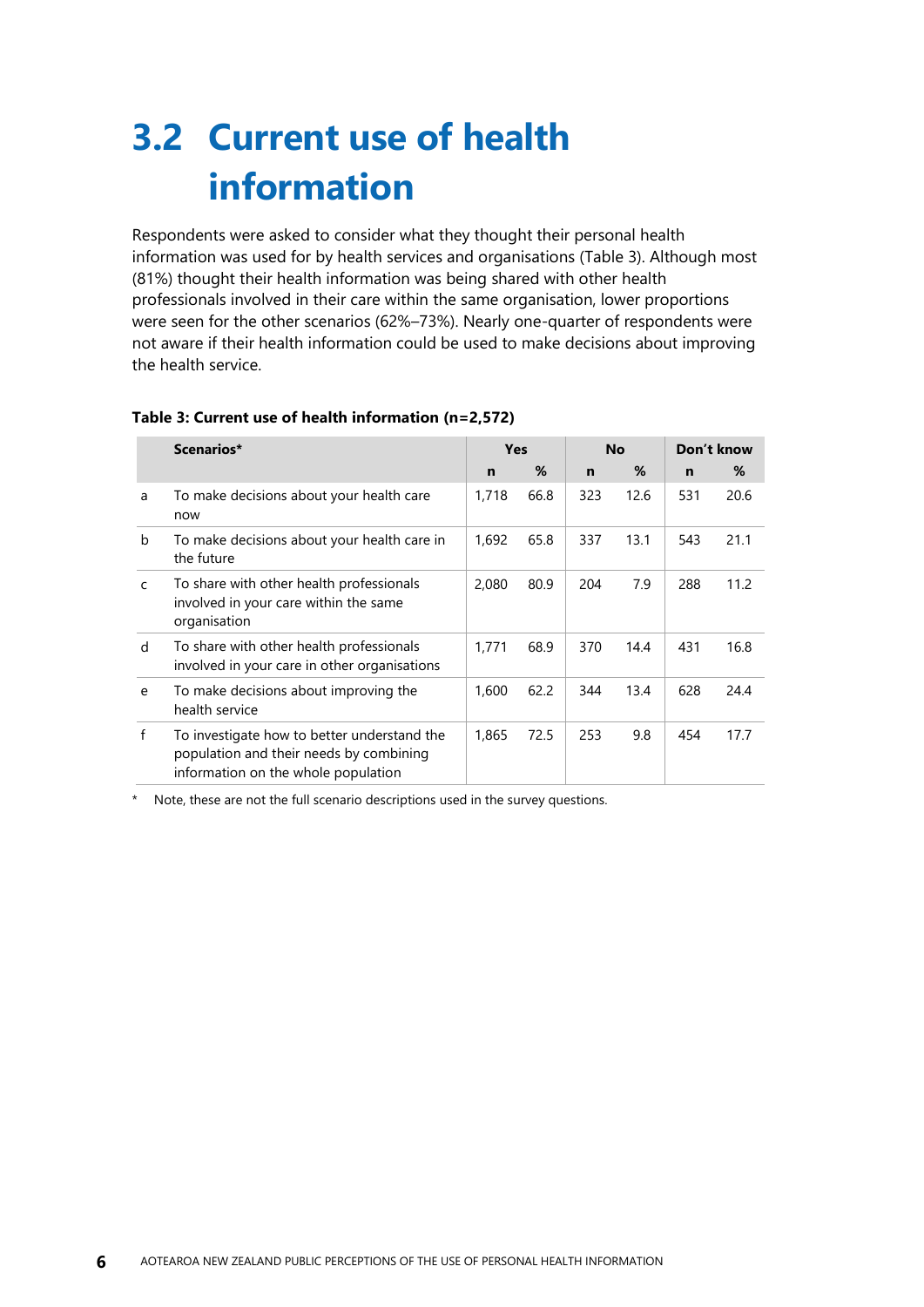## <span id="page-12-0"></span>**3.3 Comfort with the use of health information**

Respondents were asked to rate their level of comfort with the health service and organisations using their health information across seven scenarios on a Likert scale from 1 (very uncomfortable) to 5 (very comfortable). Results can be seen for the whole population [\(Table](#page-13-0) 4), Māori versus non-Māori [\(Table](#page-14-0) 5), and Pacific versus non-Pacific [\(Table](#page-15-0) 6).

Over 70% of respondents were comfortable with their health information being used across the scenarios presented (range: 71–79%) but there were between 7–11% of respondents who were uncomfortable with their health information being used across the scenarios presented. Approximately half of the respondents (55%; n=1,411) were comfortable across all items presented, and only 2% (n=60) were uncomfortable across all items.

There were significant differences in ratings of comfort seen for some scenarios between the key groups. Māori respondents (n=385) were significantly less likely to be comfortable than non-Māori respondents (n=2,187) with their health information being shared with other health professionals involved in their care in other organisations (*p*=0.009), with their health information being used to make decisions about improving the health service  $(p=0.023)$ , and with their health information continuing to be used to help others once they had died or moved out of New Zealand (*p*=0.026). Pacific respondents (n=250) were significantly less likely to be comfortable with their health information continuing to be used to help others once they have died or moved out of New Zealand (*p*=0.035) than non-Pacific respondents (n=2,322).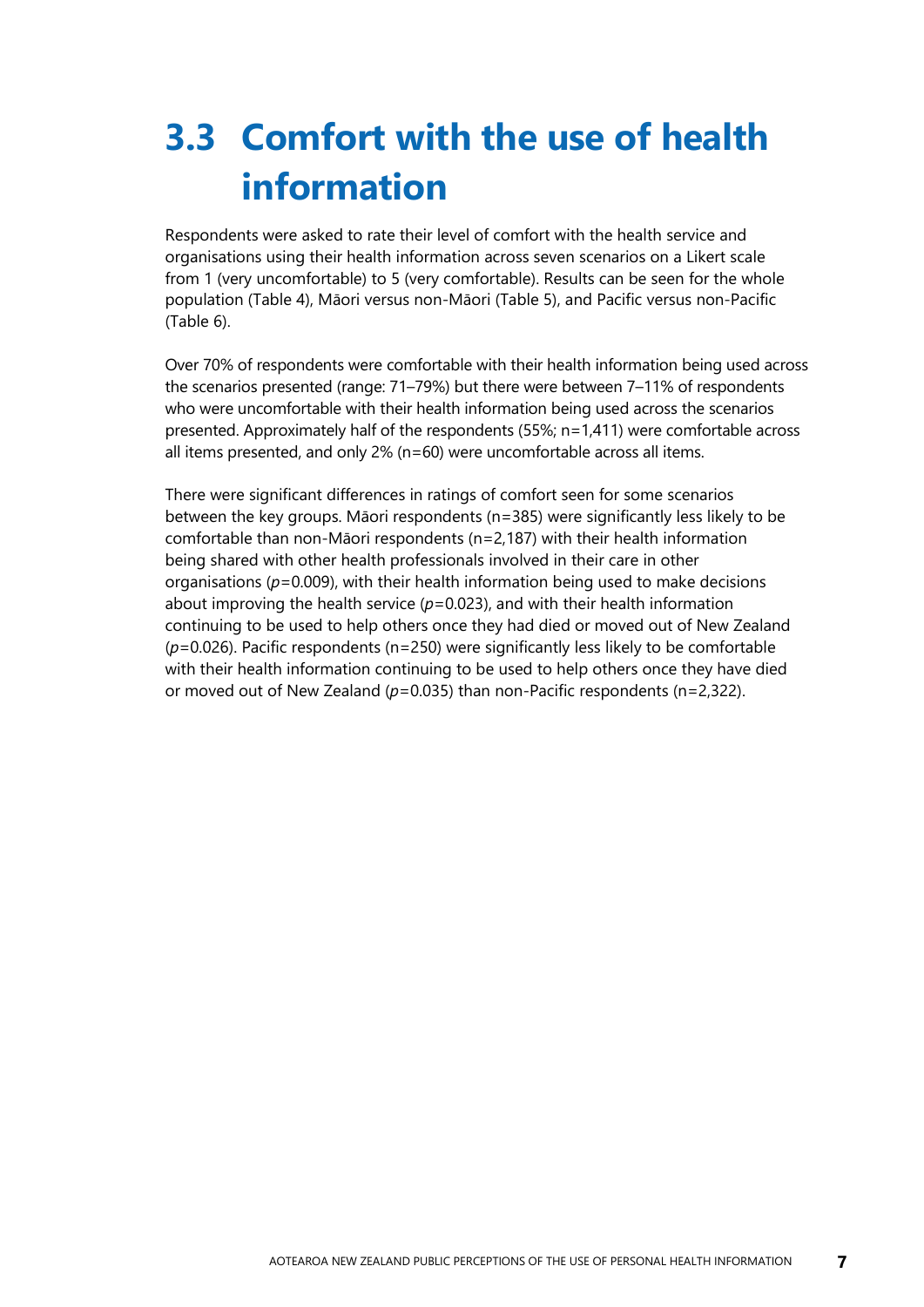|   | <b>Scenarios</b>                                                                                                                                                                                               |     | <b>Uncomfortable</b><br>(1 or 2) |             | <b>Neutral</b><br>(3) | Comfortable<br>$(4$ or 5) |      |  |
|---|----------------------------------------------------------------------------------------------------------------------------------------------------------------------------------------------------------------|-----|----------------------------------|-------------|-----------------------|---------------------------|------|--|
|   |                                                                                                                                                                                                                | n   | %                                | $\mathbf n$ | %                     | n                         | %    |  |
| a | To make decisions about your health care<br>now                                                                                                                                                                | 189 | 7.3                              | 431         | 16.8                  | 1,952                     | 75.9 |  |
| b | To make decisions about your health care<br>in the future                                                                                                                                                      | 212 | 8.2                              | 423         | 16.4                  | 1,937                     | 75.3 |  |
| C | To share with other health professionals<br>involved in your care within the same<br>organisation                                                                                                              | 168 | 6.5                              | 370         | 14.4                  | 2,034                     | 79.1 |  |
| d | To share with other health professionals<br>involved in your care in other organisations                                                                                                                       | 230 | 8.9                              | 448         | 17.4                  | 1,894                     | 73.6 |  |
| e | To make decisions about improving the<br>health service                                                                                                                                                        | 198 | 7.7                              | 458         | 17.8                  | 1,916                     | 74.5 |  |
| f | To investigate how to better understand<br>the population and their needs by<br>combining information on the whole<br>population                                                                               | 220 | 8.6                              | 481         | 18.7                  | 1,871                     | 72.7 |  |
| g | To continue to help others even once you<br>have died or have moved out of New<br>Zealand where your information continues<br>to be useful and contributes to the full<br>picture for points (e) and (f) above | 277 | 10.8                             | 466         | 18.1                  | 1,829                     | 71.1 |  |

#### <span id="page-13-0"></span>**Table 4: Rating of comfort for use of health information (n=2,572)**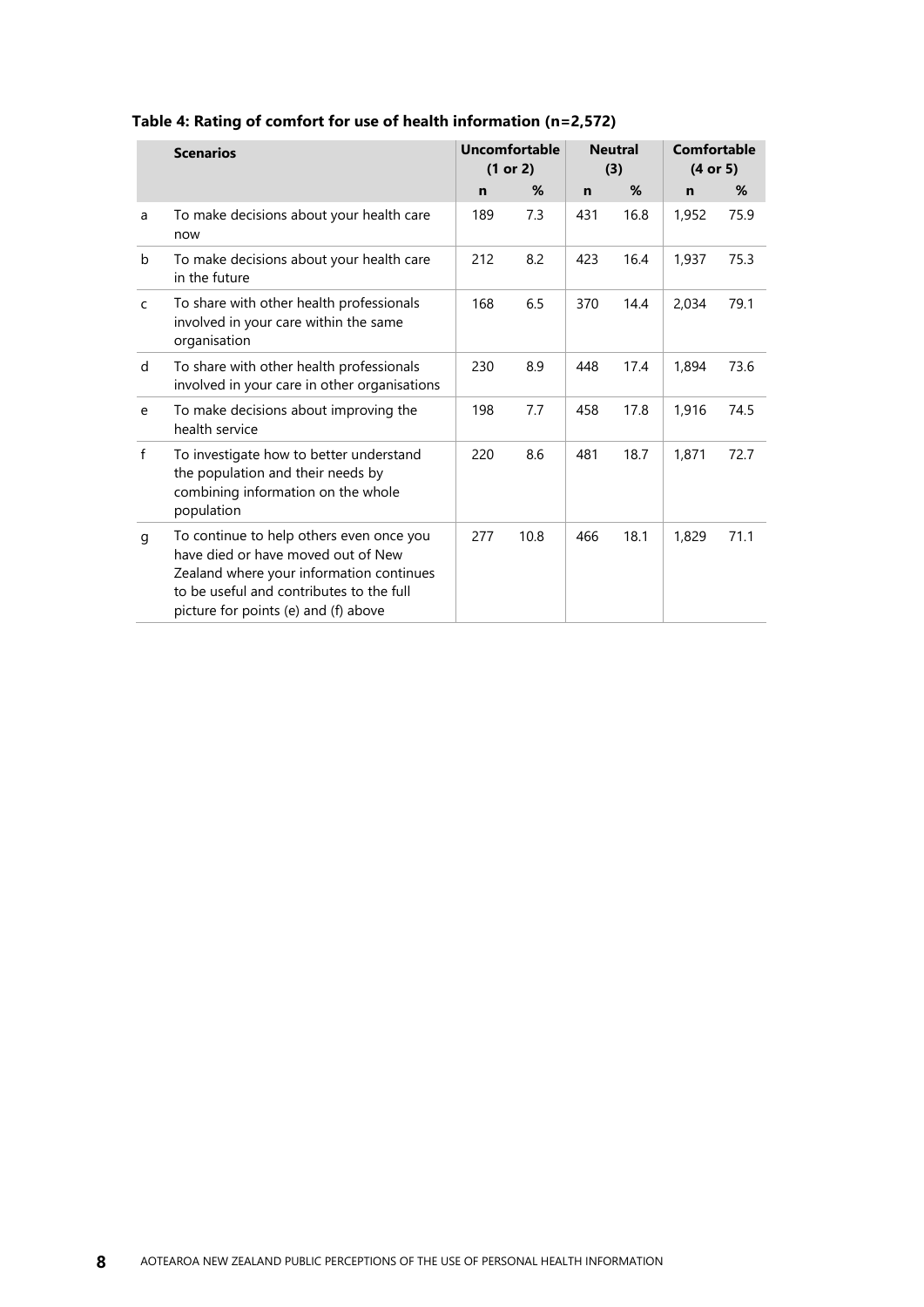<span id="page-14-0"></span>

|   | <b>Scenarios</b>                                                                                                                                                                                            |    |       | Uncomfortable<br>(1 or 2) |      | <b>Neutral</b><br>(3) |      |           |      | Comfortable<br>(4 or 5) |      |           |      | <b>Significance</b> |
|---|-------------------------------------------------------------------------------------------------------------------------------------------------------------------------------------------------------------|----|-------|---------------------------|------|-----------------------|------|-----------|------|-------------------------|------|-----------|------|---------------------|
|   |                                                                                                                                                                                                             |    | Māori | Non-Māori                 |      | <b>Māori</b>          |      | Non-Māori |      | <b>M</b> āori           |      | Non-Māori |      |                     |
|   |                                                                                                                                                                                                             | n  | %     | $\mathbf n$               | %    | $\mathbf n$           | %    | n         | %    | n                       | %    | n         | %    | p value             |
| a | To make decisions about your health care now                                                                                                                                                                | 28 | 7.3   | 161                       | 7.4  | 80                    | 20.8 | 351       | 16   | 277                     | 71.9 | 1,675     | 76.6 | 0.0705              |
| b | To make decisions about your health care in the future                                                                                                                                                      | 34 | 8.8   | 178                       | 8.1  | 76                    | 19.7 | 347       | 15.9 | 275                     | 71.4 | 1,662     | 76   | 0.1298              |
| C | To share with other health professionals involved in your care<br>within the same organisation                                                                                                              | 31 | 8.1   | 137                       | 6.3  | 65                    | 16.9 | 305       | 13.9 | 289                     | 75.1 | 1,745     | 79.8 | 0.1060              |
| d | To share with other health professionals involved in your care<br>in other organisations                                                                                                                    | 33 | 8.6   | 197                       | 9    | 88                    | 22.9 | 360       | 16.5 | 264                     | 68.6 | 1,630     | 74.5 | 0.0094              |
| e | To make decisions about improving the health service                                                                                                                                                        | 42 | 10.9  | 156                       | 7.1  | 73                    | 19   | 385       | 17.6 | 270                     | 70.1 | 1,646     | 75.3 | 0.0228              |
|   | To investigate how to better understand the population and<br>their needs by combining information on the whole<br>population                                                                               | 45 | 11.7  | 175                       | 8    | 69                    | 17.9 | 412       | 18.8 | 271                     | 70.4 | 1,600     | 73.2 | 0.0580              |
| q | To continue to help others even once you have died or have<br>moved out of New Zealand where your information continues<br>to be useful and contributes to the full picture for points (e)<br>and (f) above | 56 | 14.5  | 221                       | 10.1 | 72                    | 18.7 | 394       | 18   | 257                     | 66.8 | 1,572     | 71.9 | 0.0262              |

#### **Table 5: Rating of comfort for use of health information for Māori (n=385) versus non-Māori respondents (n=2,187)**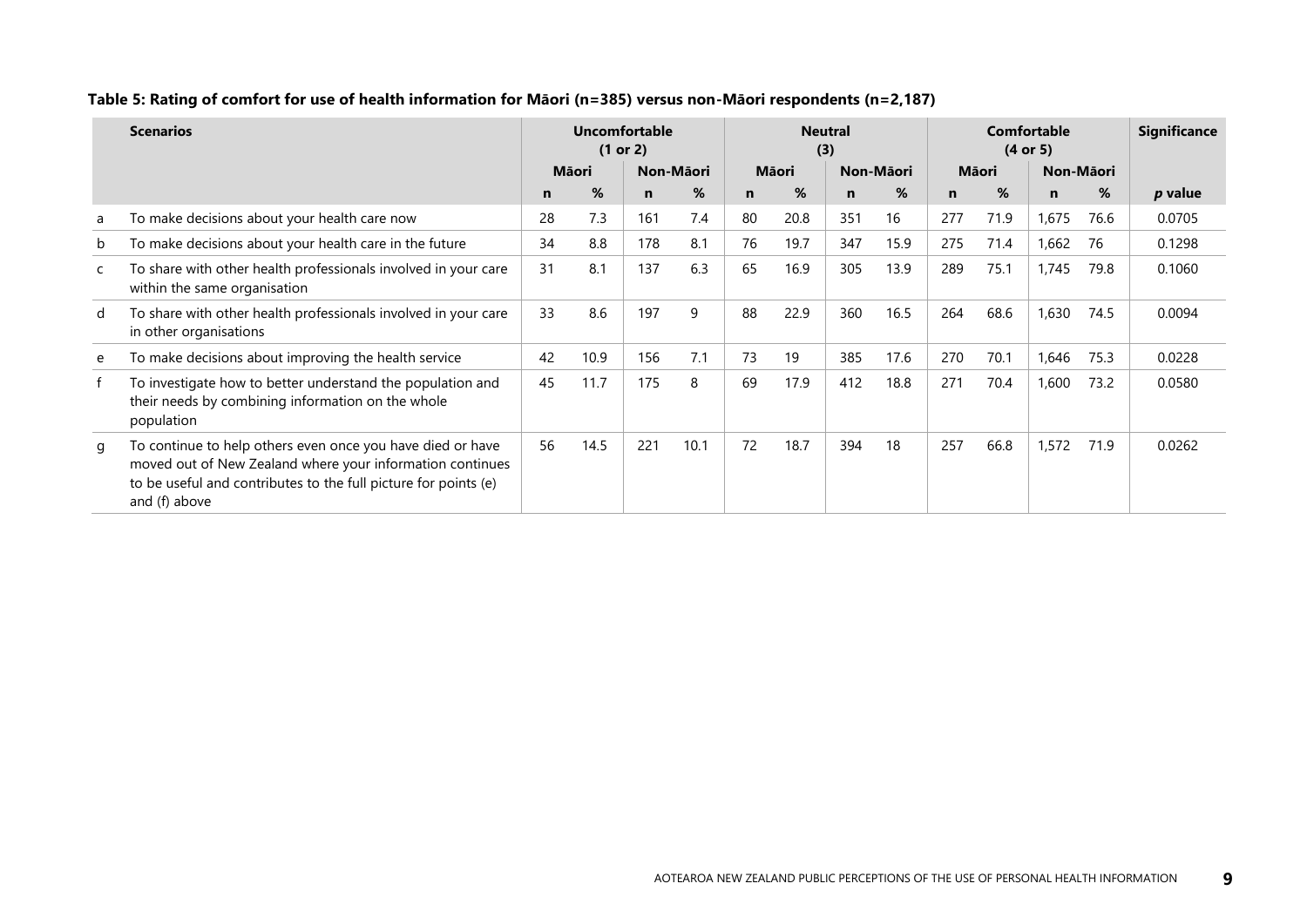<span id="page-15-0"></span>

|   | <b>Scenarios</b>                                                                                                                                                                                            |    |                | Uncomfortable<br>(1 or 2) |                    | <b>Neutral</b><br>(3) |                |     |                    | Comfortable<br>(4 or 5) |      |                    |      | <b>Significance</b> |
|---|-------------------------------------------------------------------------------------------------------------------------------------------------------------------------------------------------------------|----|----------------|---------------------------|--------------------|-----------------------|----------------|-----|--------------------|-------------------------|------|--------------------|------|---------------------|
|   |                                                                                                                                                                                                             |    | <b>Pacific</b> |                           | <b>Non-Pacific</b> |                       | <b>Pacific</b> |     | <b>Non-Pacific</b> | <b>Pacific</b>          |      | <b>Non-Pacific</b> |      |                     |
|   |                                                                                                                                                                                                             | n  | %              | n                         | %                  | n                     | %              | n   | %                  | n                       | %    | n                  | %    | p value             |
| a | To make decisions about your health care now                                                                                                                                                                | 27 | 10.8           | 162                       |                    | 44                    | 17.6           | 387 | 16.7               | 179                     | 71.6 | 1,773              | 76.4 | 0.0714              |
| b | To make decisions about your health care in the future                                                                                                                                                      | 27 | 10.8           | 185                       | 8                  | 47                    | 18.8           | 376 | 16.2               | 176                     | 70.4 | 1,761              | 75.8 | 0.1342              |
|   | To share with other health professionals involved in your care<br>within the same organisation                                                                                                              | 23 | 9.2            | 145                       | 6.2                | 43                    | 17.2           | 327 | 14.1               | 184                     | 73.6 | 1,850              | 79.7 | 0.0610              |
| d | To share with other health professionals involved in your care<br>in other organisations                                                                                                                    | 28 | 11.2           | 202                       | 8.7                | 48                    | 19.2           | 400 | 17.2               | 174                     | 69.6 | 1,720              | 74.1 | 0.2597              |
| e | To make decisions about improving the health service                                                                                                                                                        | 27 | 10.8           | 171                       | 7.4                | 47                    | 18.8           | 411 | 17.7               | 176                     | 70.4 | 1,740              | 74.9 | 0.1202              |
|   | To investigate how to better understand the population and<br>their needs by combining information on the whole<br>population                                                                               | 28 | 11.2           | 192                       | 8.3                | 53                    | 21.2           | 428 | 18.4               | 169                     | 67.6 | 1,702              | 73.3 | 0.1225              |
| q | To continue to help others even once you have died or have<br>moved out of New Zealand where your information<br>continues to be useful and contributes to the full picture for<br>points (e) and (f) above | 30 | 12             | 247                       | 10.6               | 59                    | 23.6           | 407 | 17.5               | 161                     | 64.4 | 1,668              | 71.8 | 0.0345              |

#### **Table 6: Rating of comfort for use of health information for Pacific (n=250) versus non-Pacific respondents (n=2,322)**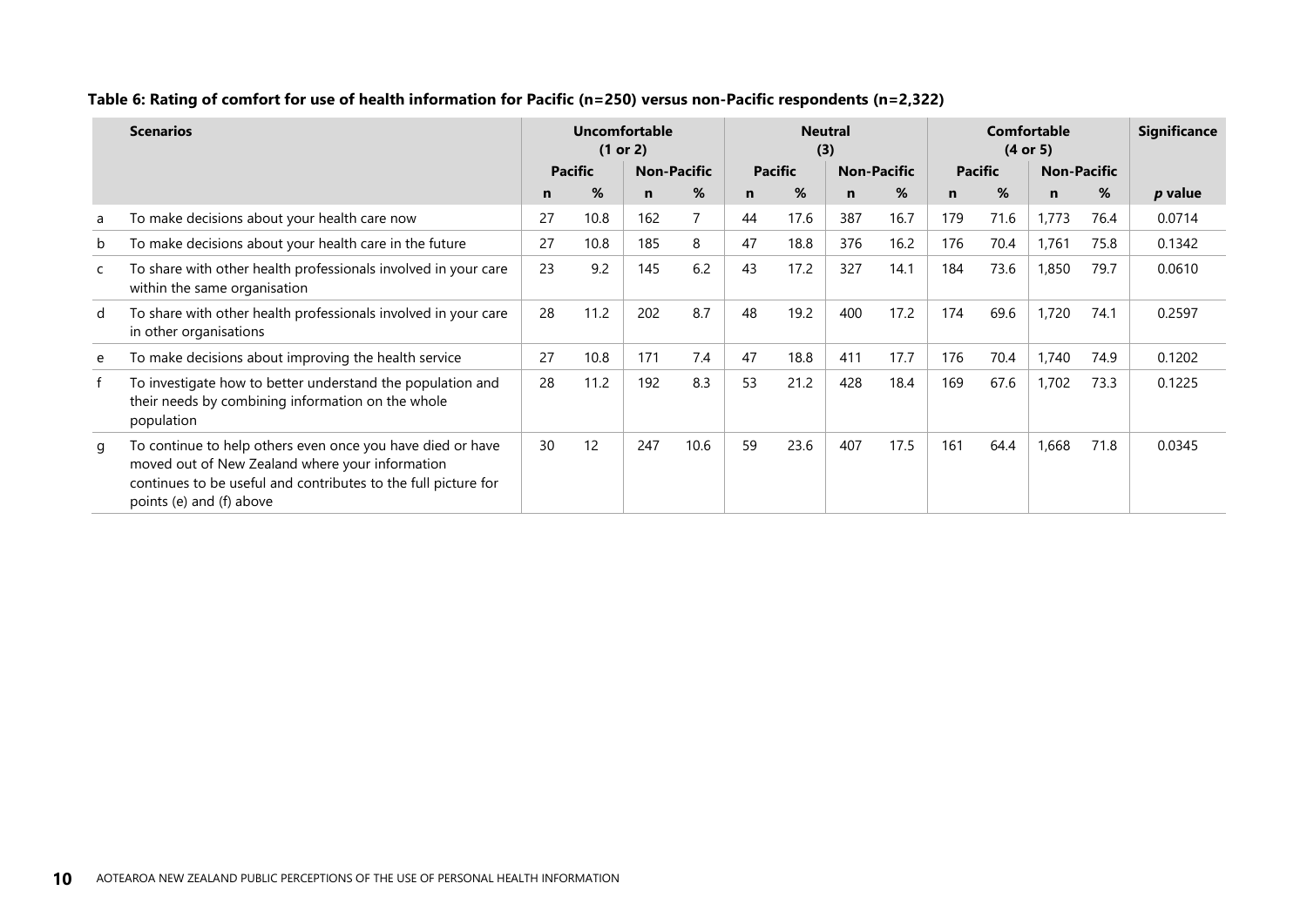#### Comfort with the combining of health information

When focusing only on the items relating to the combining of health information with the health information of others (items e and f), 6% (n=141) of respondents were uncomfortable (ratings=1 or 2). Respondents who identified as Māori were significantly more likely to be uncomfortable with the combining of their health information (8.6%) than non-Māori (4.9%,  $p=0.004$ ). Similarly, respondents who identified as Pacific were significantly more likely to be uncomfortable with the combining of their health information (8.8%) than non-Pacific (5.1%, *p*=0.015). There were 3% (n=67) of respondents who were *very uncomfortable* (ratings=1) with the combining of their health information. Pacific respondents were significantly more likely to be *very uncomfortable* with the combining of their health information (4.8%) than non-Pacific (2.4%, *p*=0.022).

## <span id="page-16-0"></span>**3.4 Comments on level of comfort with the use of health information**

Respondents were able to provide comments on their level of comfort with the health information scenarios presented in the previous question of the survey. Of the 2,572 survey respondents, there were a total of 661 (26%) who provided responses to this question. From the responses, six key themes were identified.

### Theme 1 – Comfortable with use of health information but with conditions

The most common theme was that respondents were comfortable with the use of their health information in the ways described on the condition that it was used for the right purposes (e.g. to help others), was stored securely, kept confidential, and was correct/accurate.

Many respondents stated that they were happy for their information to be shared if it was used for the good of their own health or for the population's health, if it was to benefit and help others with similar conditions or for the future of New Zealand.

"I'm happy to have my information used to assist on improving health care for our country." [Pacific, Female, 35–54 years]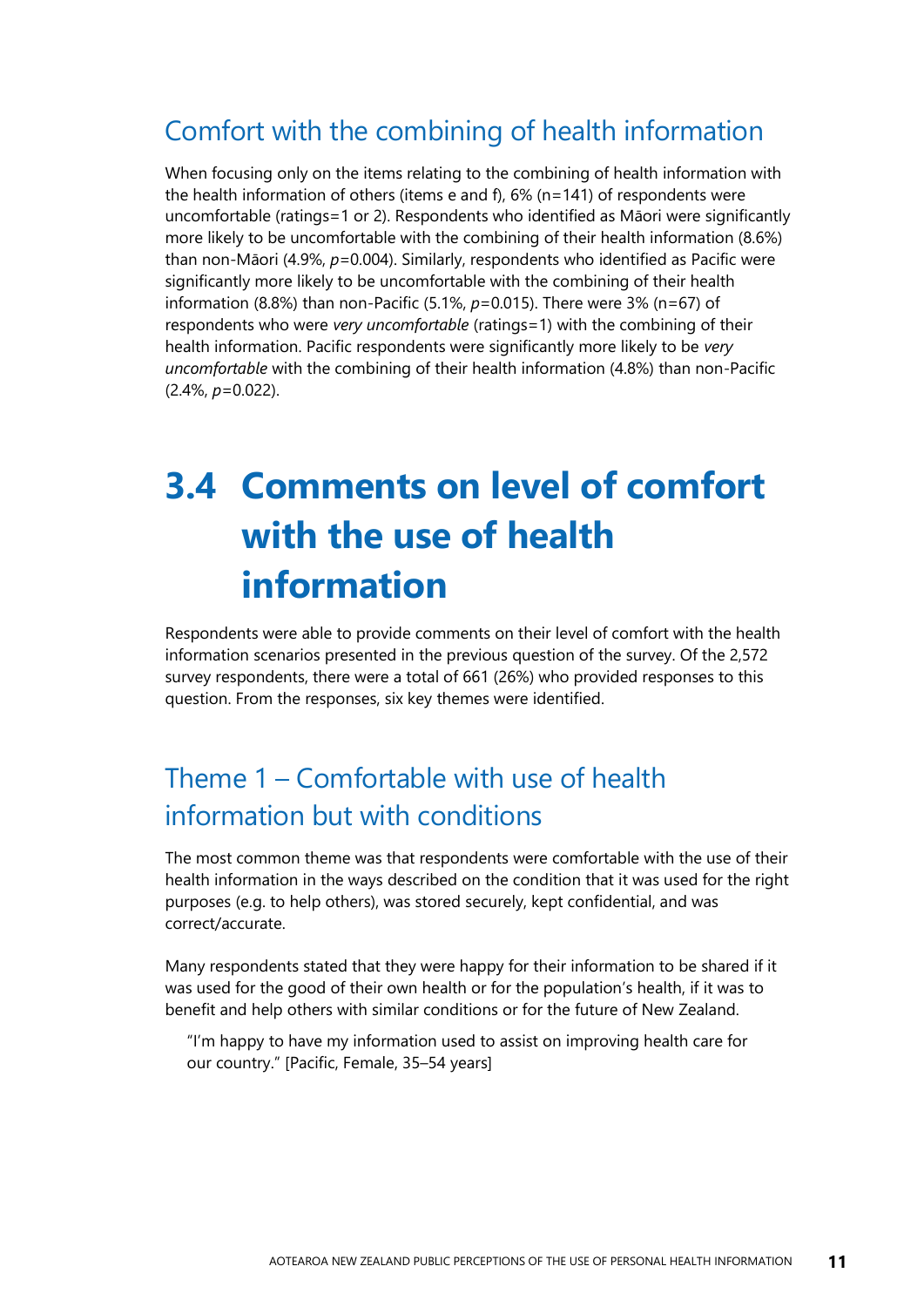These respondents raised the point that they were happy for their information to be used as long as it is secure and safe, and that the Ministry of Health needed to have adequate security measures to protect their health data.

"Security is a concern. The data shouldn't be sitting on an unsecured server, in plain text, waiting for a hacker to steal it." [Māori, Male, 35–54 years]

"Assuming that health providers have strong cybersecurity practices." [European, Male, 55-74 years]

"Comfort for use of health data being used for anything beyond affecting personal care depends on it being properly anonymised and securely stored, which I assume it must be." [NZ European, Male, ≤34 years]

Further, respondents' level of comfort was based on the assurances that their personal information remains private and confidential and that if health information was shared beyond their immediate care that this was anonymous:

"I assume all my information is subject to privacy and shared only when given permission. Like if referrals are made in regards to my healthcare. However if my information is used to gather data/stats on the overall picture I would think that this would be used in a non identifiable format" [Māori, Male, ≤34 years]

"It is important that personal health information remains confidential" [NZ European, Female, ≥75 years]

"As long as the security around access is water tight to the health system and my personally identifiable information is not passed outside of the health system it should be available to all analysis" [NZ European, Female, 55–74 years]

Finally that their comfort was based on an assumption that the information used was correct and up to date:

"The caveat of course, is that: a) The stored information is correct and up to date. …" [NZ European, Female, 55–74 years]

"Mostly agree to all the uses suggested except when something goes wrong or is recorded incorrectly and then can't be untangled…" [NZ European, Female, 55–74 years]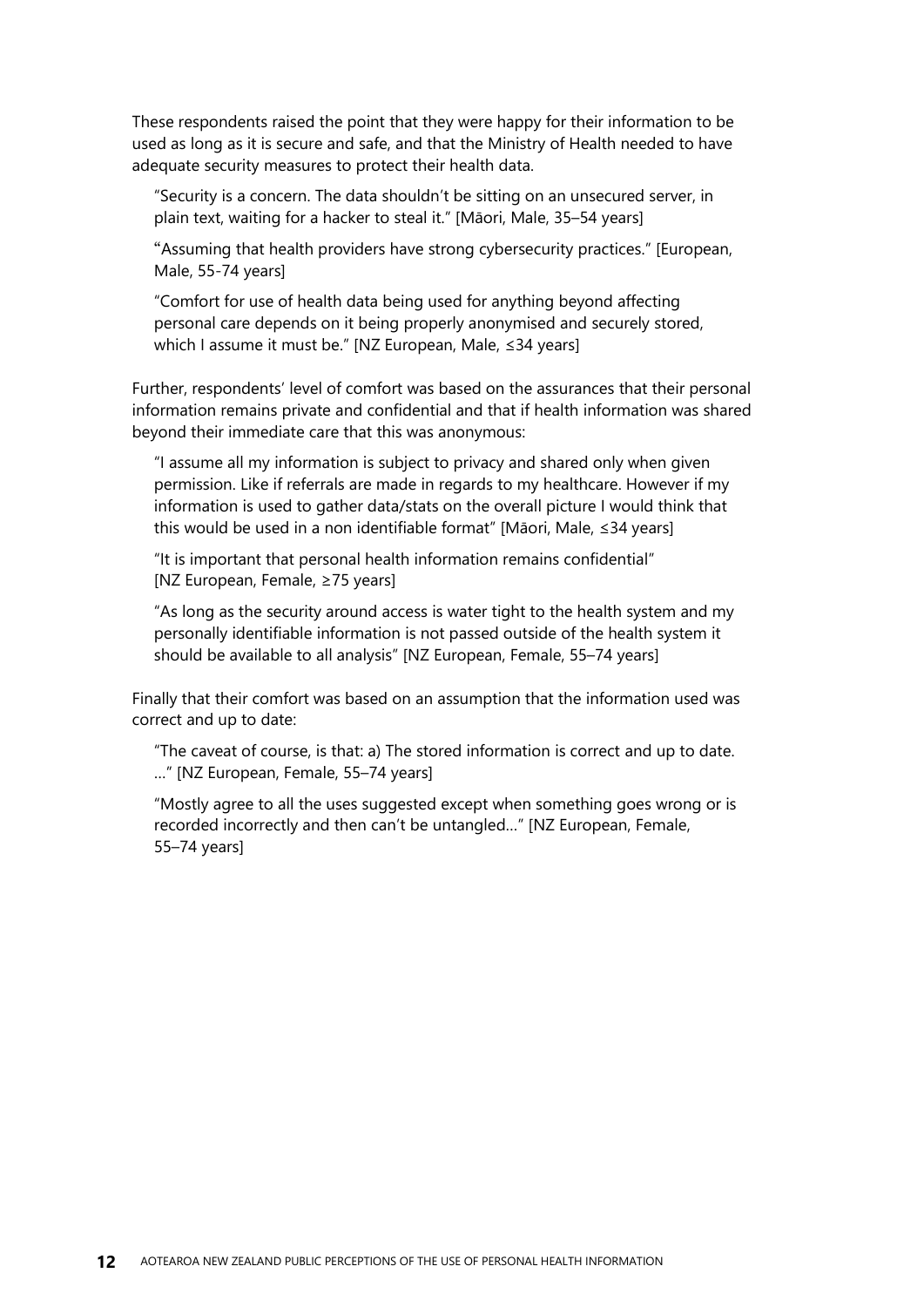#### Theme 2 – Uncomfortable with the use of health information due to mistrust

The next theme described being uncomfortable due to mistrust in the Ministry of Health, their healthcare providers, or the government. Although less common, these respondents raised important concerns about the use of their health information because of this mistrust. Many of these comments described mistrust stemming from personal negative experiences, the COVID response, views that the health system was under-funded and under-resourced, or that data sharing was not happening when it should be.

"I would love my health information to be used but don't believe it will be used correctly, I have quite a health journey with myself, and my daughter and the NZ healthcare has a lot to be accountable for and I do not trust many health professionals because of mis-diagnosis and ignorance from health professionals, we are no longer patients and just numbers" [NZ European, Female, 35–54 years]

"Because of the vaccine mandate, I no longer trust the Ministry of Health with my health information and I do not want them to have access to my health information in the future." [NZ European, Female, 55–74 years]

"Not very comfortable as I'm not sure anymore about the health system since I had a cardiologist lie to me about the delay in retrieving my test results that I had seven months before my clinic appointment" [Māori, Female, Age not provided]

### Theme 3 – Sharing of health information is important and necessary

Some respondents highlighted the importance of data sharing and in some cases, there was a need for more sharing. For example, better and easier sharing between healthcare services across the country when people move or attend a different clinic.

"I wish it had been effectively shared with other relevant people would have made my life much better" [NZ European, Female, 55–74 years]

"In order to make better healthcare decisions for individuals AND the wider population, I EXPECT my healthcare data to be centralised. I find it ridiculous, that in this decade, that my health data is scattered across different healthcare providers… My complete record should be easily available to ANY healthcare provider in NZ (probably providing I give consent). For research purposes (and population-health monitoring, etc.), yes, my data should be available, along with everyone else's. However, there probably should be a degree of individual anonymisation considered…" [Māori, Male, 35–54 years]

"If my health information was not shared with other health professionals I would be most unhappy. I want every expert on the job if ever I need medical attention!" [No demographics provided]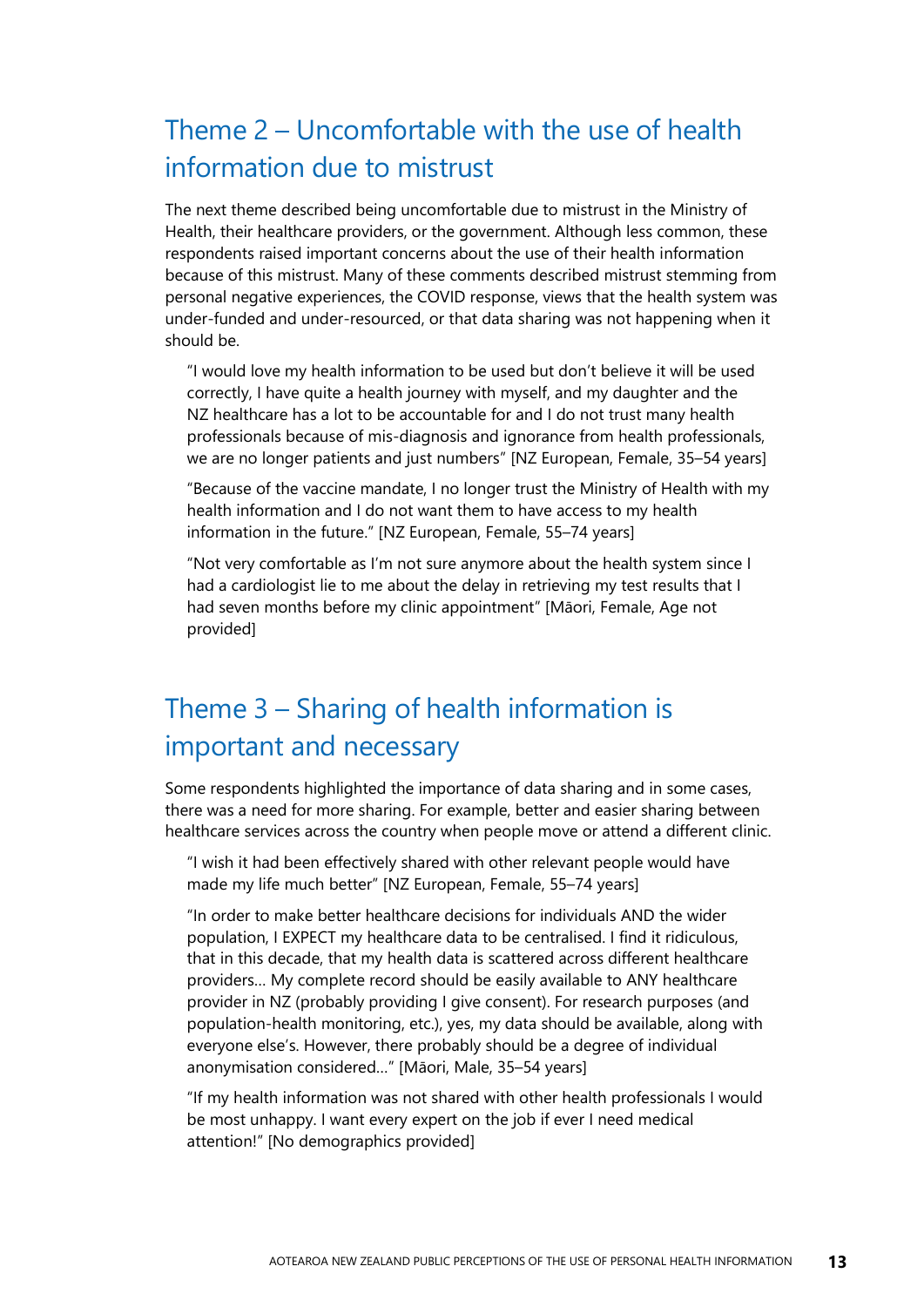### Theme 4 – Consent is needed for sharing of health information

A small group of respondents expressed being uncomfortable with the use of their health information beyond their care or that their comfort was dependent on whether their consent was obtained first. These respondents stated that they wanted to provide consent for any use of their data. Some described their data as confidential and private so should not be used beyond their care at all or if to be used or shared that this should only be with their permission. Furthermore others specifically described not wanting their health information used once they had passed away.

"I'm not an open person to be honestly I rather have my health information keep it private." [Pacific, Female, 35–54 years]

"I do not like my health information being used for any other purpose except to provide medical care for [me] or any other family members that may require it. I do not want it used for statistical purposes or to learn about health trends etc." [Māori, Female, 35–54 years]

"I would only feel comfortable about sharing information if I was asked first." [NZ European, Male, 35–54 years]

"I would not like my health information to be used once I have passed on." [Māori, Female, 55–74 years]

#### Theme 5 – Sharing should not occur with organisations outside the health system

Respondents described being wary of the use of health information for commercial purposes or outside of the health system. This theme referred to respondents who stated that they were worried about specific parties that might have access to their data or for their data to be sold for commercial gain. Examples included private health companies, other healthcare services that were not part of their direct care, pharmaceutical companies, insurance companies, tech companies, the police, and researchers.

"I do not wish for my private health information to be sold to any private organisation eg Amazon or Google etc under any circumstances. They have the power to de-anonymise such data if they so choose." [NZ European, Male, ≥75 years]

"As long as any organisation does not make a financial profit from it, especially in the future." [NZ European, Female, 55–74 years]

"Information is scary especially shared information. As long as the information stays within the government and government services and is not sold or given to private health insurers etc I am okay with it." [Māori, Male, ≤34 years]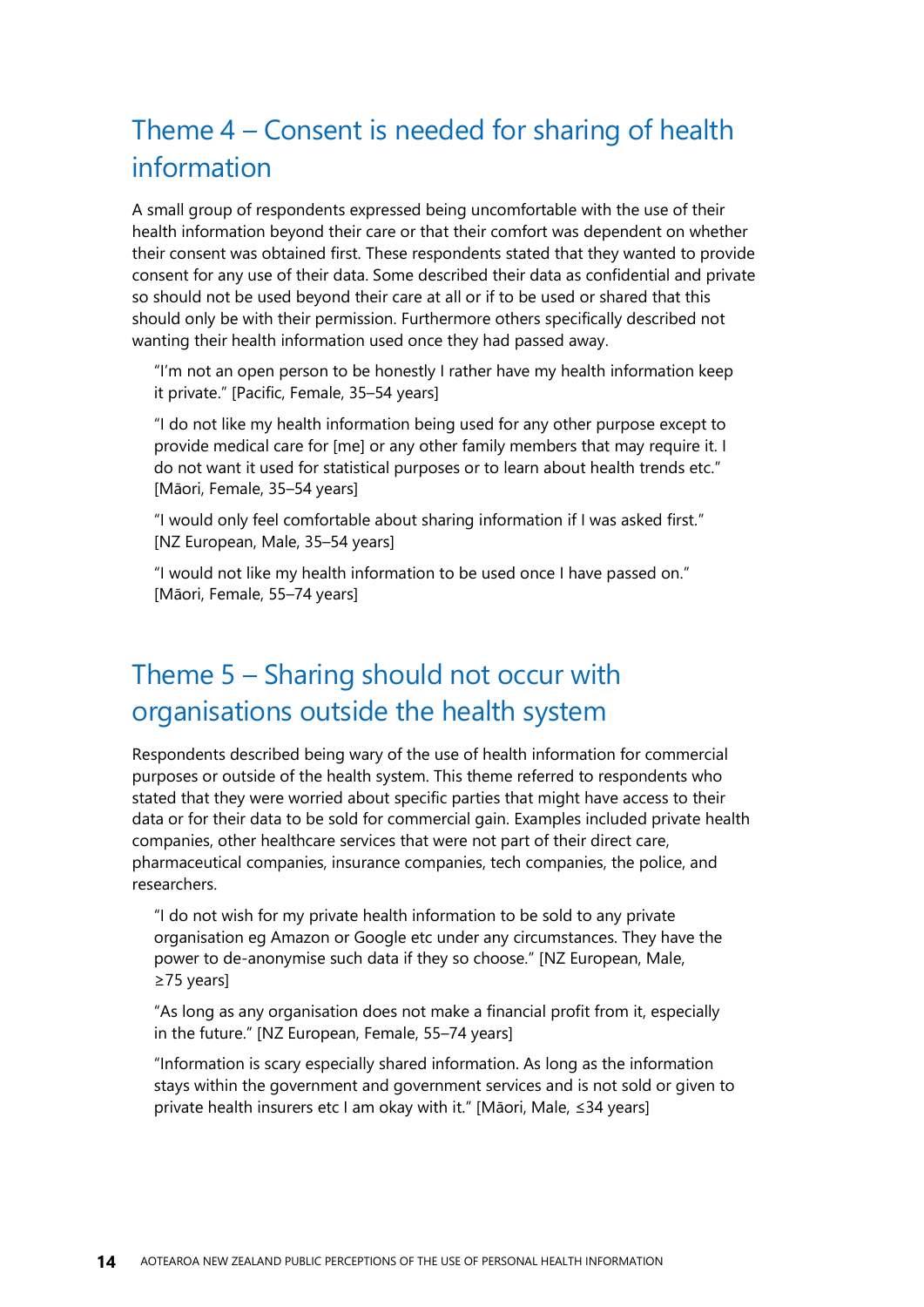"Happy to have anonymized health data used to advance science on the whole but I'm uncomfortable with individual companies commercializing this research. I think there needs to be considerations to access and treatment/drug pricing if data from public sources are used for free." [Asian, Another gender, ≤34 years]

### Theme 6 – There needs to be improved communication and transparency around the use of health information

Finally, respondents commented that regardless of their comfort they wanted to be informed on how their data is used**.** These respondents stated that they would like to be told when their information is being used, how it is used, and to be told what the results of a study are if they are involved in health research.

"How would I know my health information is being used appropriately, and at present who has access to my personal information?" [Māori, Female, 55–74 years]

"It would be good to be informed when information is being passed on to another care provider/professional" [NZ European, Female, 55–74 years]

"Just as long as I'm made aware, or even ring me first before you do. As long as I'm in the loop then all goods." [Māori, Male, ≤34 years]

"As long as I am aware of the processing of my information for various purposes, I am okay for it to be used but if my information is used for purposes other than it was collected and I am unaware of it, I am certainly disappointed." [Asian, Male, ≤34 years]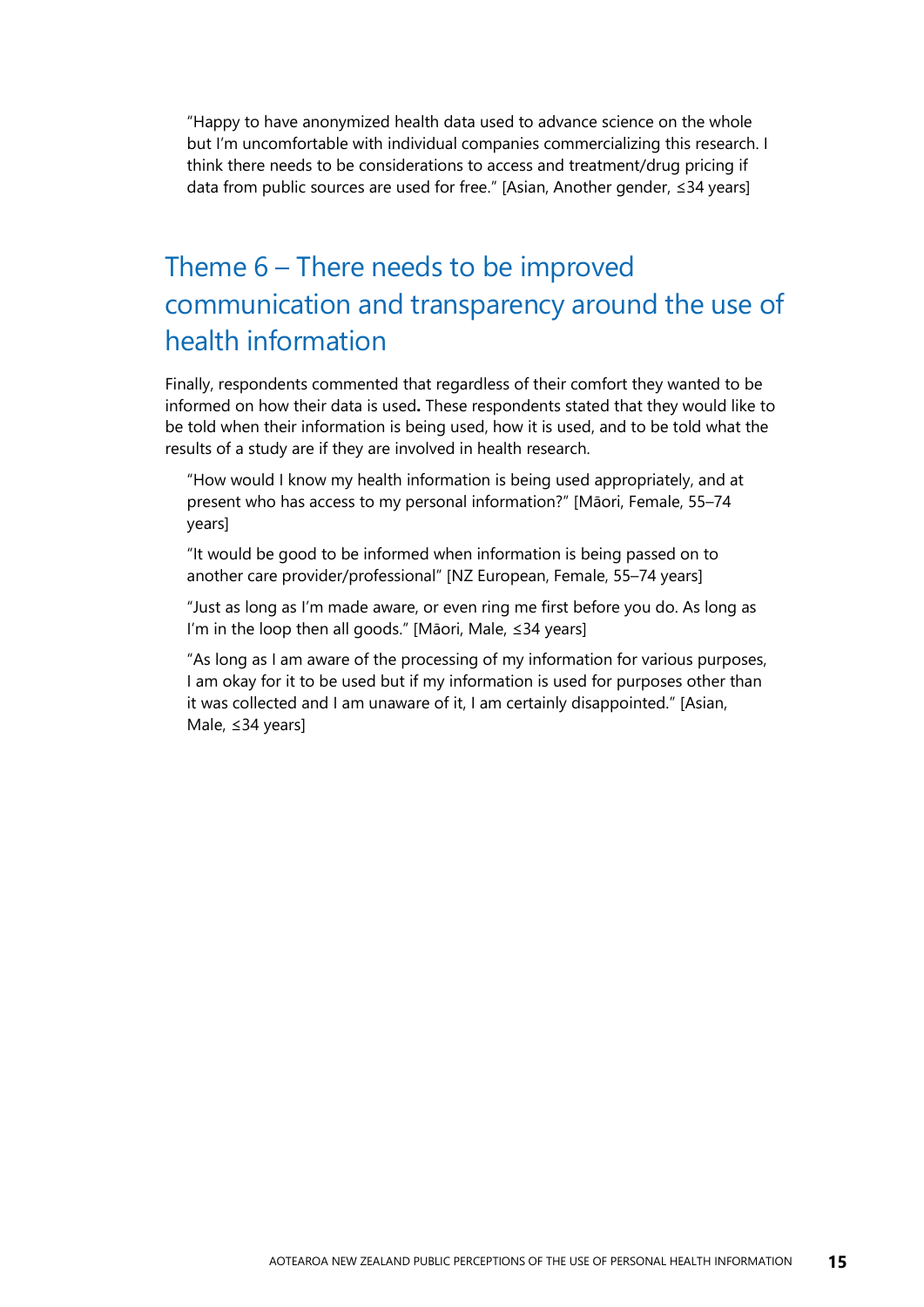## <span id="page-21-0"></span>**3.5 Consent for the combining of health information**

Respondents were asked if there were any situations where they would want to be specifically asked their permission before their health information is combined with the health information of other people to better understand the wider population. Of the 2,572 survey respondents, 1,492 (58%) responded to the question.

Of those that responded, 53% (n=789) said that permission was not needed. A further 19% (n=281) responded that that permission was not needed only if the data was anonymous, if the security of data was maintained, and that it was done for the right reasons. If any personally identifiable data (e.g. address) is used, then individual permission would need to be sought.

"If my name and identifying features aren't being used I am 100% all for it being used, it's so important to be using this data effectively for the greater good." [Māori, Female, ≤34 years]

"Not if the information did not identify me as an individual." [NZ European, Female, 55–74 years]

"As long as it is used in a non-political way to enhance and improve future health services and health facilities for our country." [Asian, Female, 55–74 years]

Of those that responded to this question there were 12% (n=186) that reported that individual permission/consent must be sought in some situations (response unspecific or specific), including:

1. That consent should be obtained if information is to be shared outside the New Zealand health system (e.g. researchers, pharmaceutical companies, tech companies, insurance companies, media), or will be used for commercial purposes.

> "If there was any possibility of the information being used for commercial purposes I would not agree to data being used ie: if data was sold to outside agencies" [NZ European, Female, 55–74 years]

"Any data used for offshore purposes" [NZ European, Male, 35–54 years]

"Yes, when using my information for developing a new product/ service (where my PII is used as test data), especially when using AI/ ML." [Asian, Male, ≤34 years]

"If you're mixing it with non-health data (e.g. IRD data, MSD data), I'd like to have the option to know more about the research before giving/withholding consent" [NZ European, Male, ≤34 years]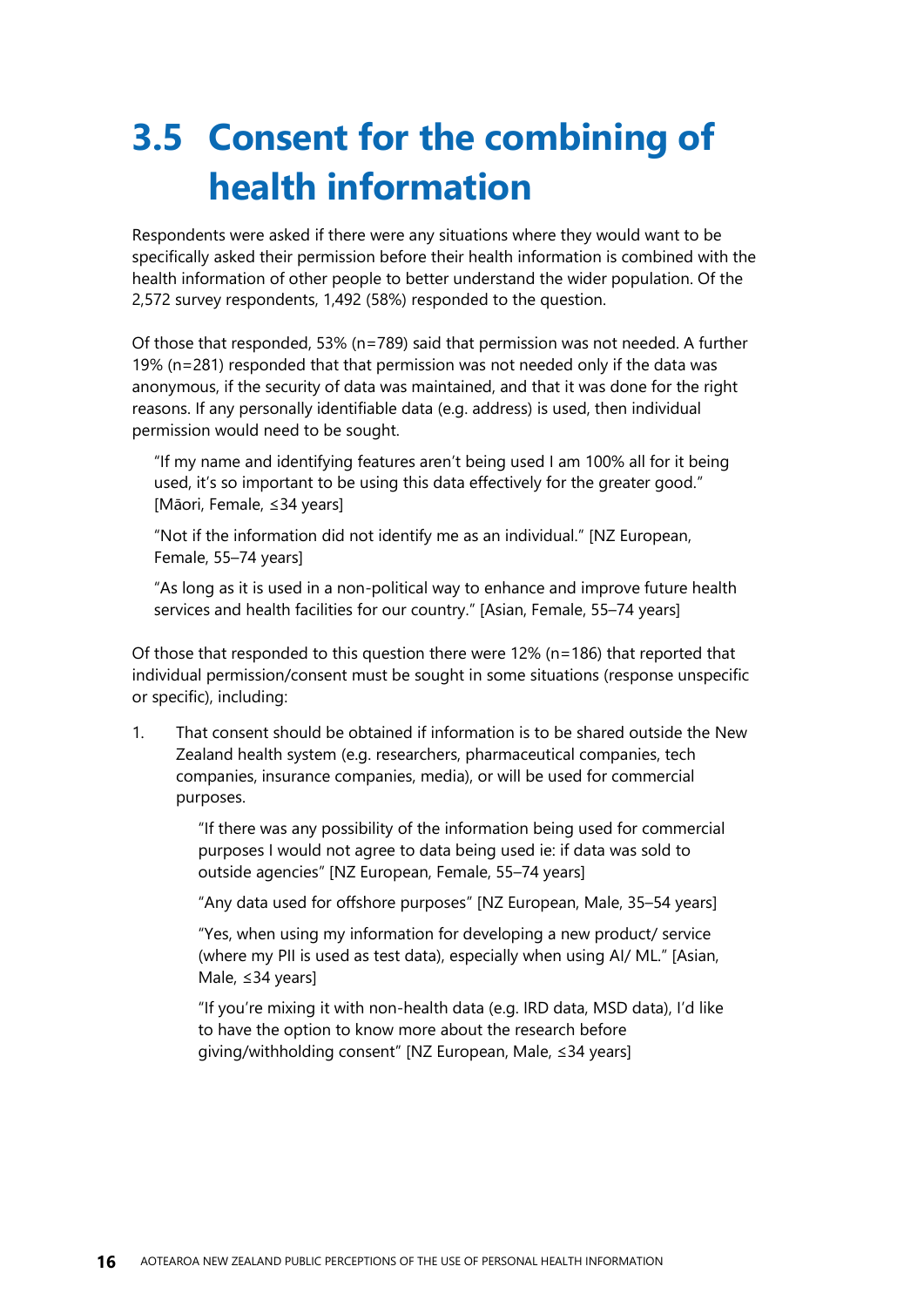2. When it involves sensitive information (e.g. DNA/genetic data, mental health, sexual health, rare diseases, specific medical conditions, gynaecology information, terminal illness, COVID-19).

> "When data needed is related to serious conditions/diseases, e.g. cancer, degenerative diseases" [Asian, Male, 35-54 years]

> "I think if there was any situation where mental health information, or sexual trauma was involved, permission to use this information should be explicit. Or it should be guaranteed it was anonymous." [NZ European, Female, 35-54 years]

3. If the health information is about a specific subgroup of the population (e.g. Māori, children under 16 years).

> "Yes. Anything that using my demographic as Māori." [Māori, Female, ≤34 years]

"Only where information affects a single race of people." [NZ European, Male, 35–54 years]

"No. Only if it involved my kids under the age of 16." [NZ European, Male, 35–54 years]

"Yes – what it's for, in particular anything related to Māori" [Māori, Female, ≤34 years]

A total of 9% (n=141) of the respondents reported that permission must be sought every time their health information is used beyond their immediate healthcare.

"Always ask permission and never assume that it's okay to share private information. Give the patient a heads up first in any given situation." [Asian, Female, 35–54 years]

A small number of respondents (2%; 33) were unsure or reported that they didn't know.

For some respondents it wasn't about being asked to provide consent/permission but more about being informed of the use of their health information including who it was being share with and why:

"Yes. I would want to know who will use/see my health data. e.g. just medical professionals, or does this include scientists, government officials etc." [NZ European, Male, ≥75 years]

"… While I don't mind the usage of, I'd want to know specifically what information is being used." [Pacific, Female, ≤34 years]

"I should always be informed when information is being shared." [NZ European, Female, 55–74 years]

"I am very open to sharing that information and helping others. Would be great to know retrospectively how data sharing has helped other patients to encourage it continually. [NZ European, Male, ≤34 years]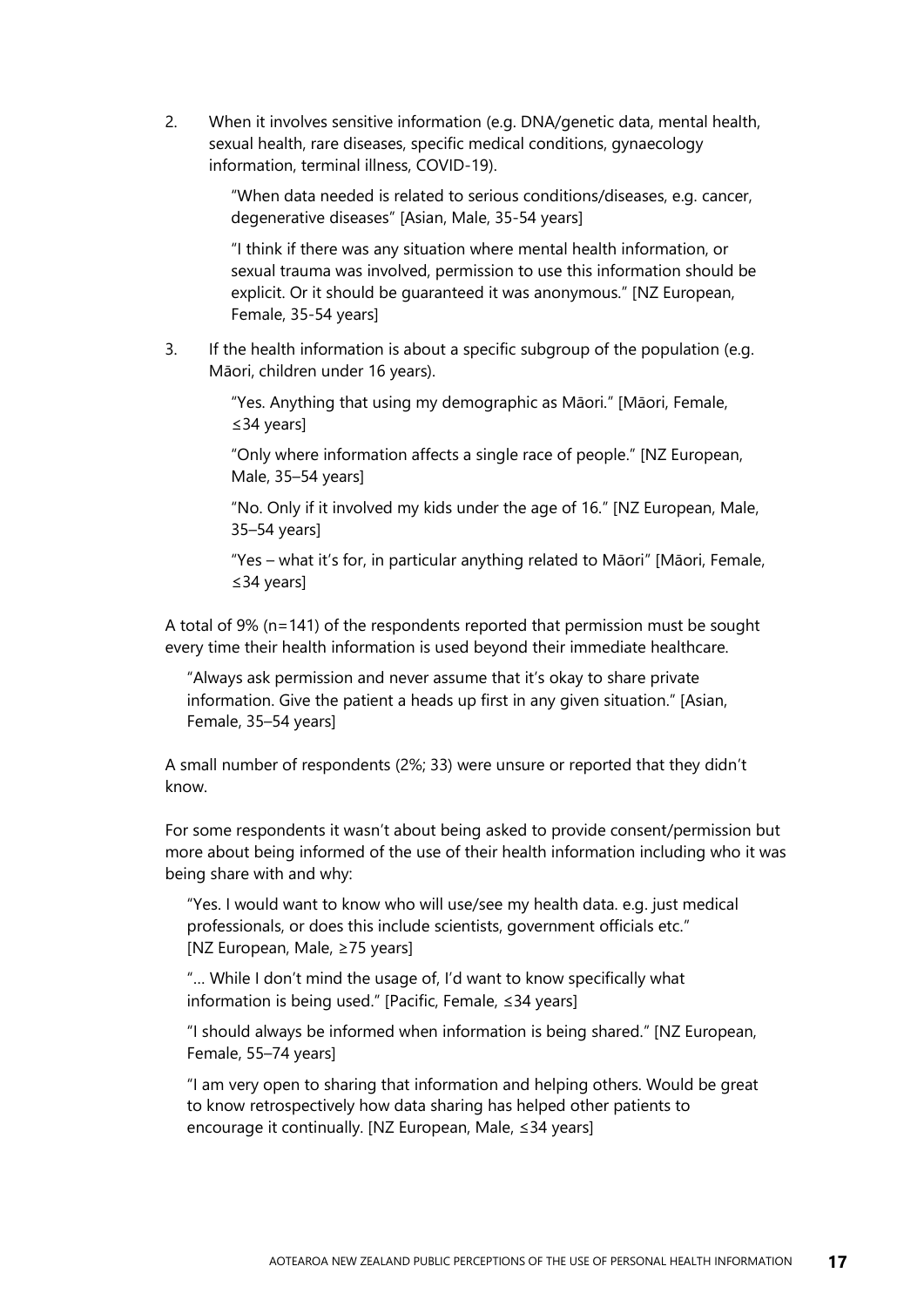## <span id="page-23-0"></span>**3.6 Concerns about health information**

Lastly, survey respondents were asked if they had any further concerns about health services and organisations look after or use their health information. A total of 1,609 (63%) of respondents commented on their concerns. There were four major themes identified from the responses.

#### Concerns over security risks

The largest theme raised was concerns for the security of health data. Respondents wanted to ensure that their data was safe from hacking and cyber-attacks. Respondents specifically stated that the Waikato DHB data breach and ACC incident last year contributed to their concerns for the security of their data. Further to identifying security as a key concern, many commented that there was a need for more resources, updated systems and training to go into ensuring that these data breaches never happen again.

"I would expect secure protection of the information provided, only accessed by appropriate researchers and professionals. The recent ACC news article of information being accesses and shared around staff was unsettling!" [MELAA, Female, 35–54 years]

"I'm concerned generally about how slack the data security is in the public sector including health. I'm also shocked at how behind the hospital is still using pen and paper files and paper prescriptions." [NZ European, Female, 35–54 years]

"It is important DHBs have adequate protection of the data by investing in excellent anti hacking software. It was concerning what happened with the Waikato DHB recently." [Māori, Female, 35–54 years]

"Money needs to be spent to update systems continually in order to keep them safe. We all know what happens when this is allowed to slide. Our data, along with yours, must be stored, and used, as safely as humanly possible." [NZ European, Female, 54–74 years]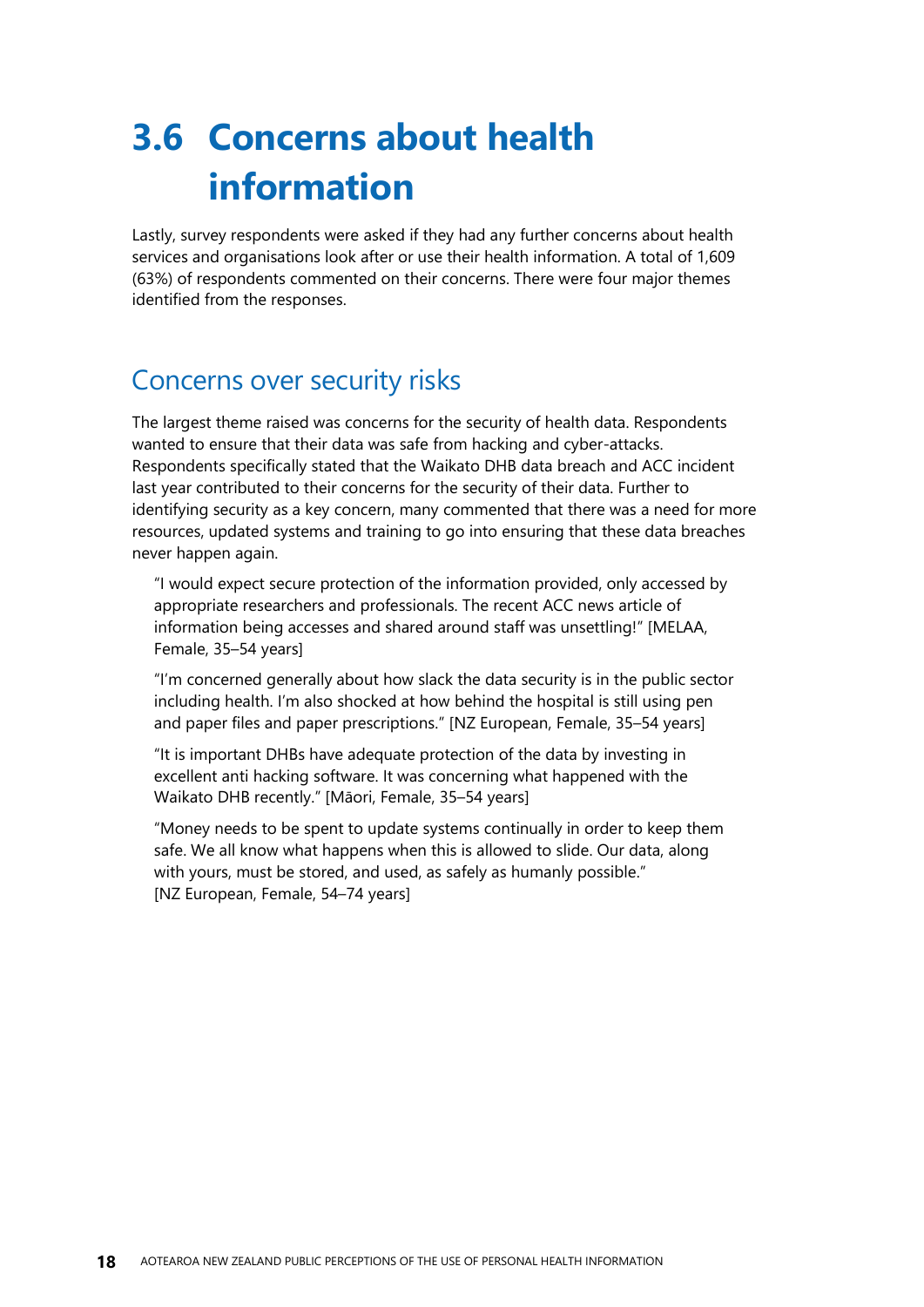### Concerns over confidentiality of personal health information

Respondents raised concerns about the confidentiality of their data, especially in regards to having their name, address and any personal information kept from people who do not need to see it.

"I would hope that any information you may have available would be kept securely and confidential and only used for health and medical purposes." [European, Male, 55–74 years]

"I would hope all of my information was used and shared appropriately under the Privacy Act and anonymised if there was any risk to me or my privacy. NZ is a small place." [Māori, Female, ≤34 years]

"Yes if personal details are shared but no if it is anonymous" [NZ European, Male, 35–54 years]

Others were concerned about people having access to their information who were not authorised. Respondents wanted only the healthcare professionals directly involved in their care to see personal details and the full details of their medical history, and there to be audit processes in place. There were also concerns about sensitive information such as mental health records and life restricting conditions being available to people not involved in their care to see. Importantly, there were many references again to the Waikato DHB Cybersecurity threat, and to the ACC privacy breach which occurred over Snapchat. Many respondents discussed their distress at the possibility of their information being shared in this way.

"Absolute privacy is essential. Recent news re the abuses at ACC of health information are extremely concerning and provoke serious distrust. There needs to be a system to check who has accessed data and why, similar to Police and Justice records." [NZ European, Male, 55–74 years]

"I would be concerned if people not directly involved with my care have access to my personal details and records, or that there is no trail of who has accessed my information that I can request." [Pacific, Female, 35–54 years]

"I wouldn't like to think that just anyone in the health system could access my information but only those involved in my actual care." [NZ European, Female, 35–54 years]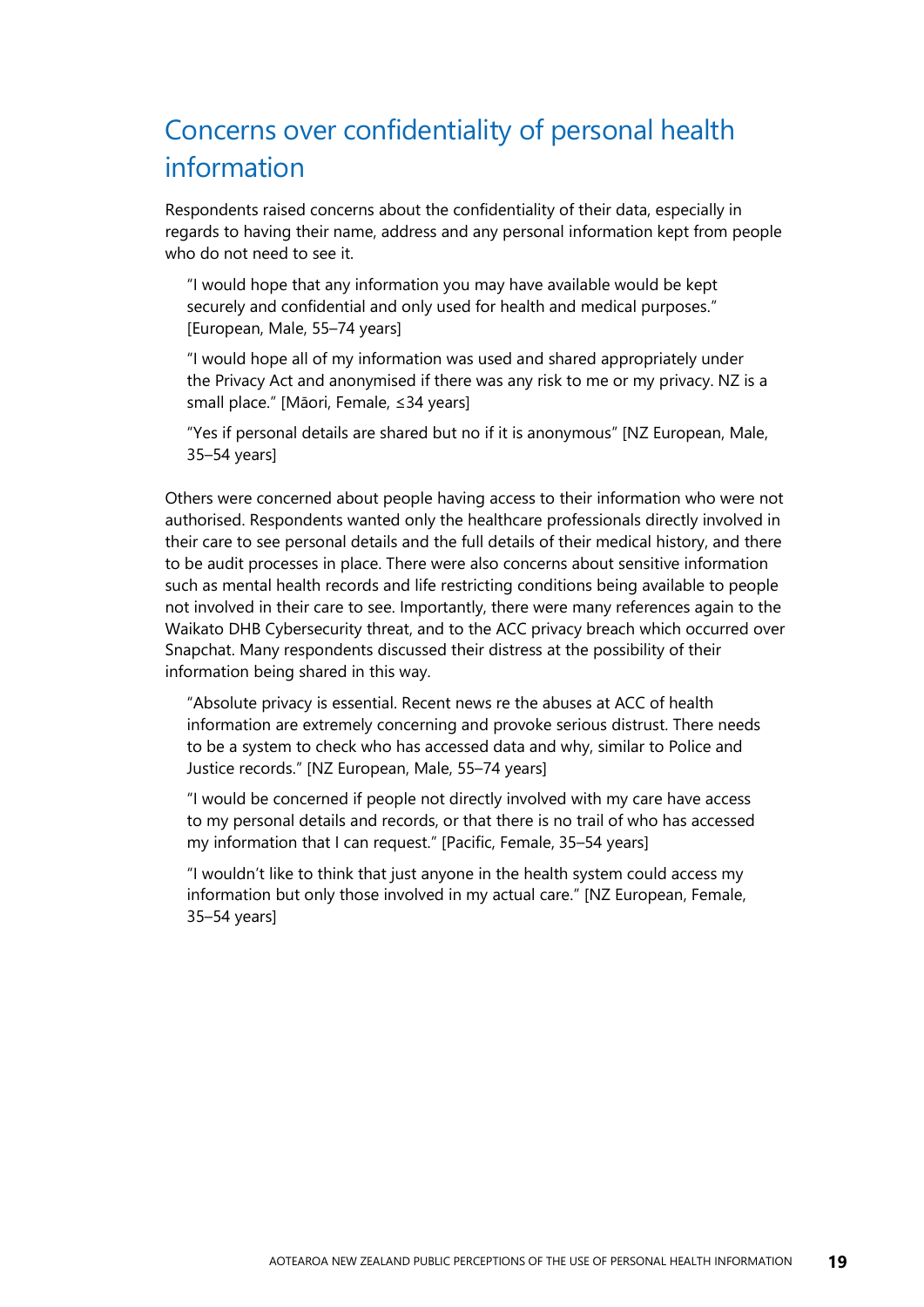### No concerns if health information is appropriately used, respected, and protected

There were many respondents who reported no concerns about the use of their health information but highlighted that health information should be protected, kept confidential, respected and used with integrity, and used for good to help/benefit others. Respondents wanted assurance that their data would only be used when needed and for the right reasons for example, to better the health of New Zealand, for health or medical purposes only, or to help with research.

"No but I expect a high standard of accountability and integrity when handling such information. eg would they hesitate to share the information if it was their own whanau?" [NZ European, Female, ≥75 years]

"If used for the right reason, the. It shouldn't bother me." [Pacific, Female, 35–54 years]

"People who are using this info must be mindful of the person's required respect by using this info." [NZ European, Female, 55–74 years]

"Not really. I'm confident it's used as a means to understand and help all of us. That should always be the aim at least. I feel reassured." [Māori, Female, 55–74 years]

#### Concerns for commercial use or third-party use, or sharing of health information outside of health

Similar to responses to earlier questions, respondents raised significant concern about their data being shared with third-party organisations outside of the health system or shared for commercial gain. Again respondents mention concern over their data being shared with ACC after their privacy breach last year.

"Concerns over my information being hacked and misused by outside entities." [NZ European, Female, 35–54 years]

"No information should be sold or used for commercial gain." [Pacific, Male, 35–54 years]

I wouldn't want my information to be shared with people who weren't involved in health services. Or commercial entities like pharmaceutical companies." [NZ European, Female, 55–74 years]

"If it's used for a third-party that profits somehow from using the information." [NZ European, Female, Age not provided]

Further to the major themes, other themes identified from the responses include: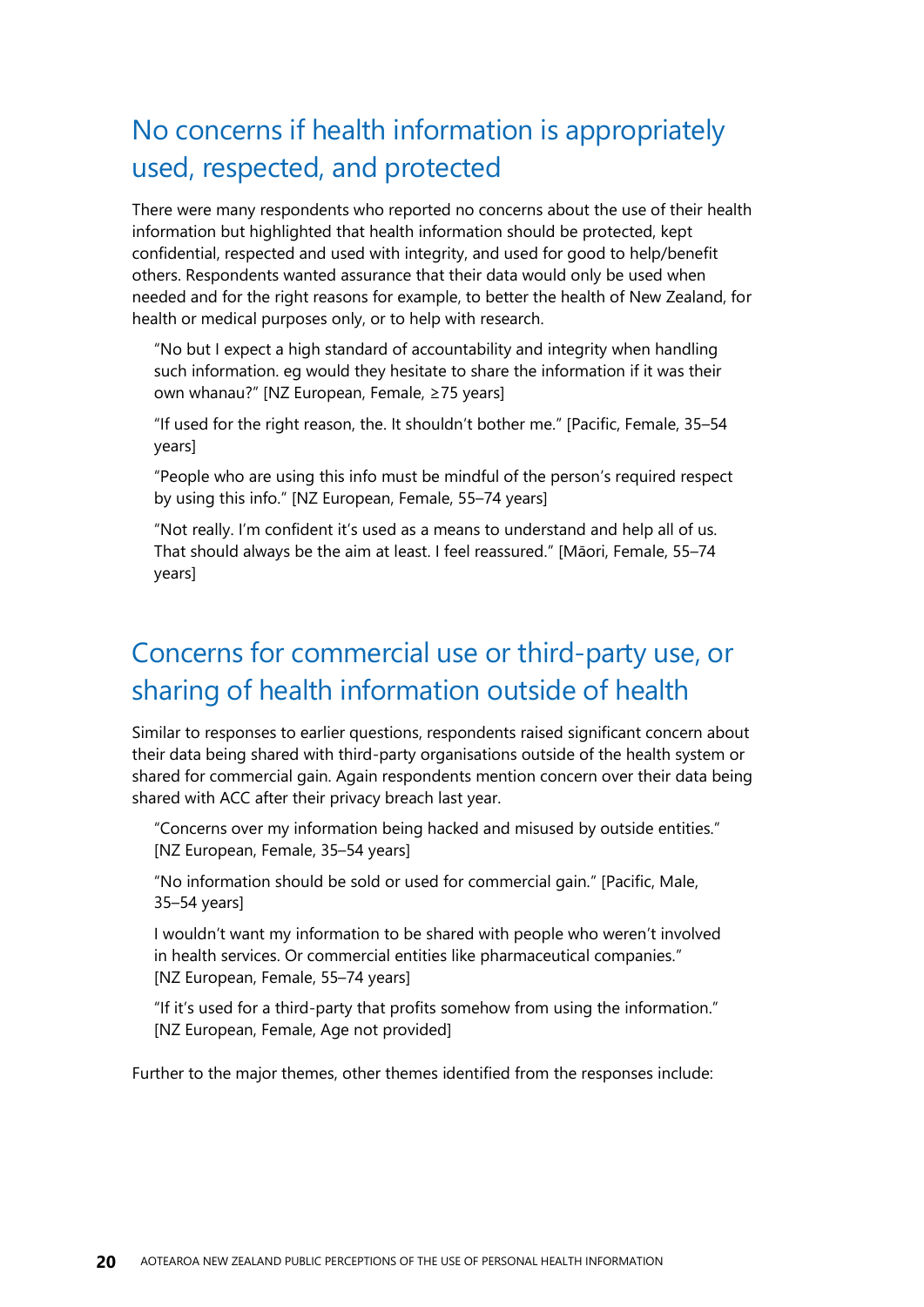### Lack of access for consumers/patients to their health information

Some respondents raised concerns about the fact that they cannot access their own information.

"Yes. That they use it for whatever agenda they have that day and ironically, if I want my information, I cant access it" [Demographics not provided]

#### Concerns about the accuracy of information

Another concern raised was about the accuracy of their health information. Some stated that they had instances where their information is not correct or have had difficulties correcting it.

"… I also don't think that some of what is recorded is correct but it's not easy to correct it" [NZ European, Female, 35–54 years]

#### A need for better communication

There is a desire for more communication and transparency of how information is shared, when or to whom. Some respondents raised the concern that they have no idea how their information is stored, used, or to whom it is shared.

"Yes. Patients are never told how and what info with whom is shared." [NZ European, Female, 35–54 years]

"Yes! Especially if my information is shared without my knowledge and an explanation as to why and what for!" [Māori, Female, 35–54 years]

#### Concerns arising from mistrust

In response to this question there were respondents who identified mistrust in the health system to manage their health information and concerns over mismanagement. Similar to the earlier question around comfort, some respondents commented that they had mistrust of the healthcare system in New Zealand, Ministry of Health, and current government. Some of these concerns stemmed from personal mismanagement of information or mistreatment from healthcare professionals or the healthcare system. Others expressed concern at the government's actions in regards to COVID-19 and vaccination passports.

"I have 100% confidence that the Ministry of Health would misuse my information against me given half a chance." [NZ European, Female, 55–74 years]

"Does it even matter? Health services will use and twist information to suit and fit their agenda. Its totally rubbish. Nothing is private." [Māori, Female, ≤34 years]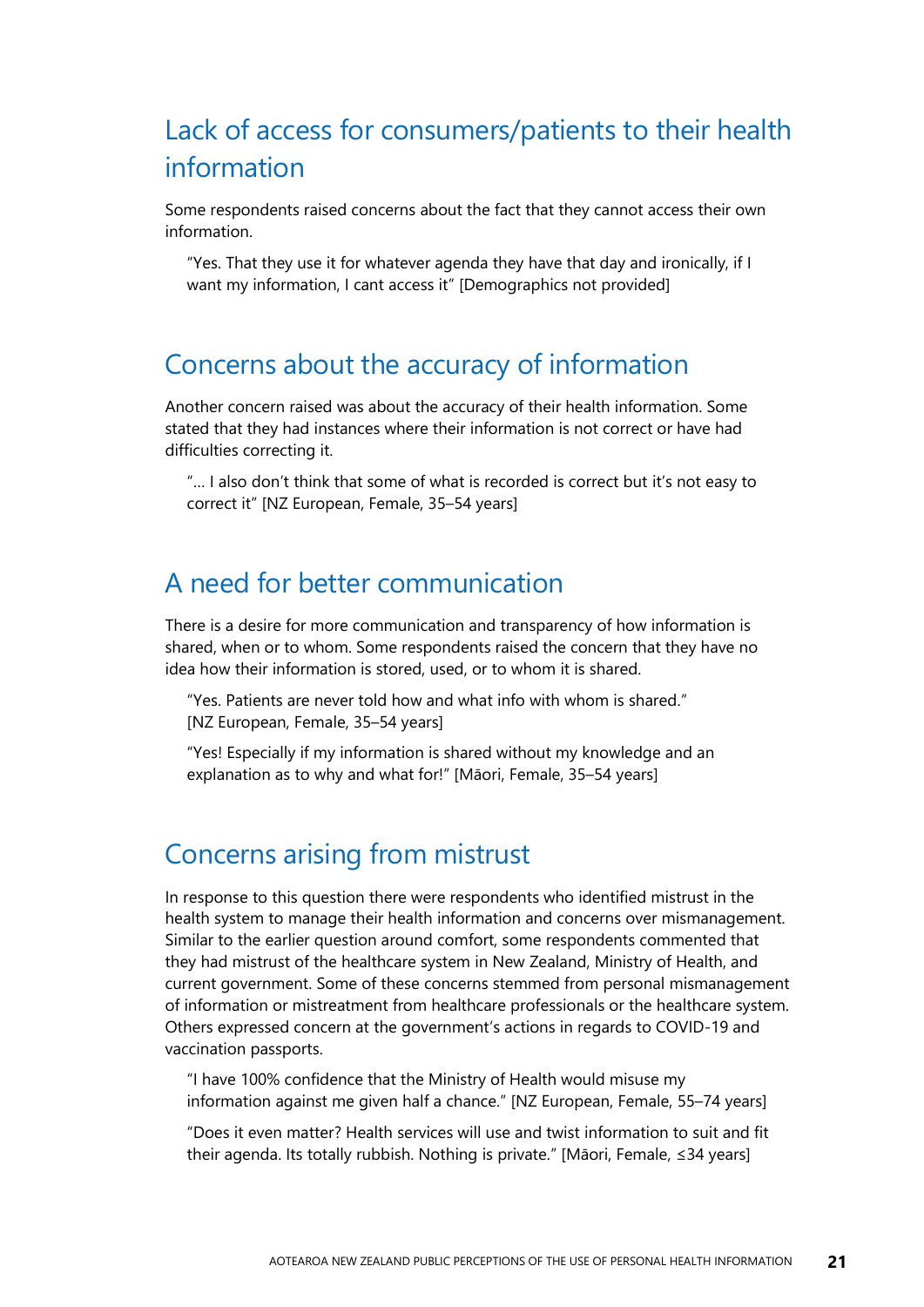"I don't want my information being used regarding COVID19 as this has been shown time and time again to be inaccurate and reported by media to skew people's view. i.e. putting someone on the COVID death registry when they didn't die from COVID." [NZ European, Male, 35–54 years]

#### Health information should not be used without consent

In line with the previous questions, a small group of respondents answered this question by stating that they want to be asked their consent every time their health information is being used beyond their immediate care or do not want their health information used at all.

"I want to give permission before people can access my health information" [Māori, Female, 55–74 years]

"Yes. I do not receive any information or notification about use of my person data at present. This should be mandatory and my agreement confirmed before it is used for anything." [NZ European, Male, 35–54 years]

"I don't want none of my information shared at all, thanks." [Māori, Female, ≤34 years]

#### The need for greater sharing of health information

Finally, some respondents raised concerns that there should be more sharing of data between hospitals and other health organisations. For example, some stated that they have had to re explain very important medical information to doctors when sharing had not occurred.

"I think it is very siloed and sometimes I think there should be more information sharing so that people can get the best care they need." [NZ European, Female, ≤34 years]

"It is not shared enough throughout NZ medical care providers." [Demographics not provided]

"I believe there is not enough sharing of information e.g. hospitals cannot access GP records for acutely admitted patients." [NZ European, Female, ≤34 years]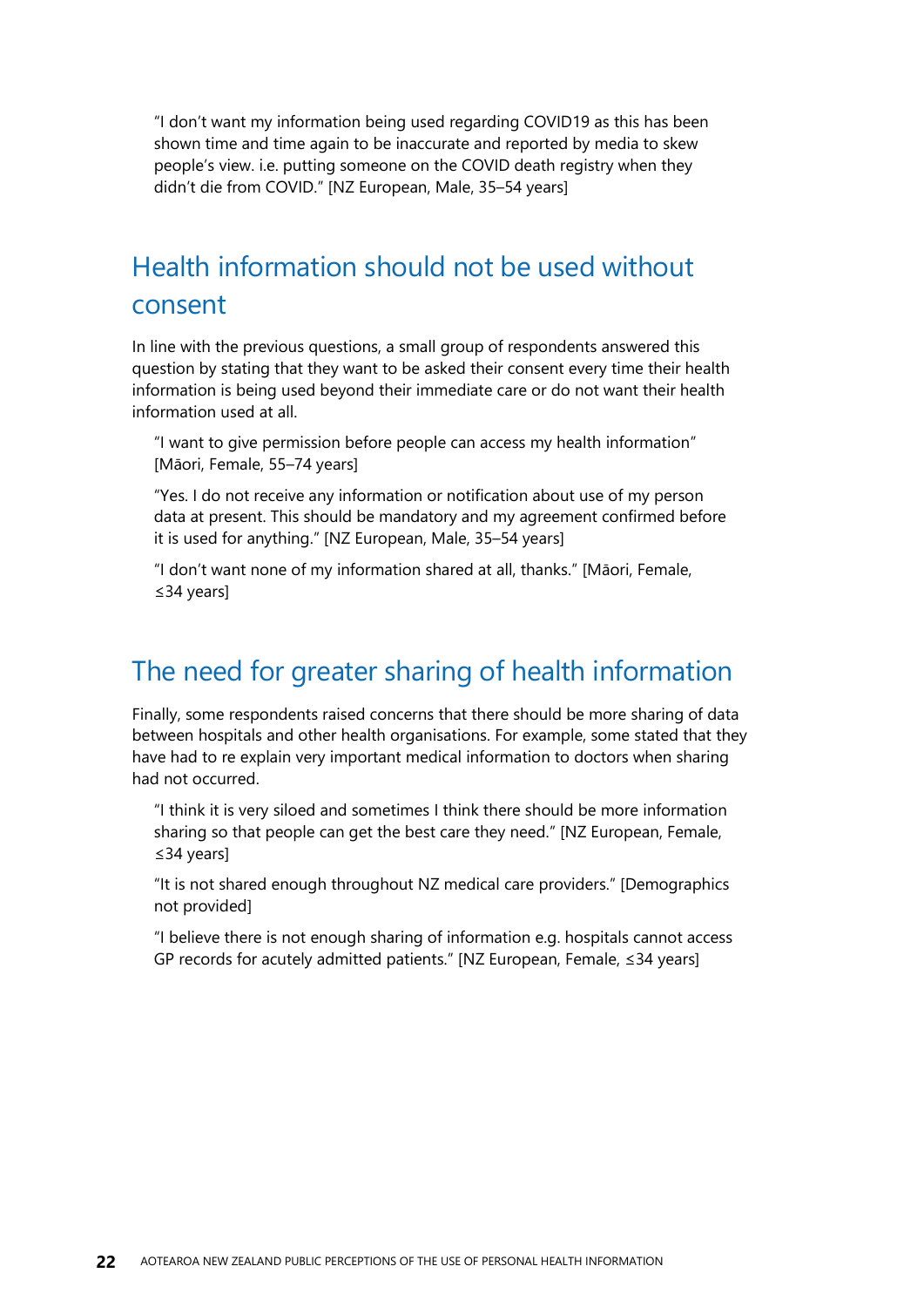# <span id="page-28-0"></span>**4 Discussion**

This report presented the results of a cross-sectional survey conducted to gather the perceptions of the public of Aotearoa New Zealand on the use of their personal health information by health services and organisations. A total of 2,572 previous respondents of the New Zealand Health Survey completed the survey.

## <span id="page-28-1"></span>**4.1 Summary of results**

While many respondents reported that they believed the health service was using their health information in the ways presented (range: 62–81%), there were many who were unaware their health information may be used in these ways including being used to make decisions about their health care now and in the future, or that their health information could be used to make decisions about improving the health service.

Although over 70% of respondents were comfortable with their health information being used across the scenarios presented (range: 74–76%), between 7–11% of respondents were *uncomfortable* with their health information being used in these ways. When focusing on the items relating to the combining of individual health information with the health information of others, respondents who identified as Māori or Pacific were significantly more likely to be *uncomfortable* with the combining of their health information than non-Māori or non-Pacific.

For many respondents to feel comfortable with the use their personal health information the following conditions needed to be met:

- The use of their data is for the greater good and to benefit others.
- Their data is stored securely to prevent breaches.
- Their privacy is prioritised, and only anonymised data is shared beyond their immediate care.
- That data is not shared outside the health system or used for commercial gain.
- There is communication and transparency around its use.
- The information is up-to-date and correct.

Although the majority appear comfortable there are a significant proportion of respondents who are uncomfortable because of mistrust in the health systems or health services. Further there are some respondents who would only be comfortable with the use of their health information if they have provided specific consent or others who would be uncomfortable with any use beyond their immediate care.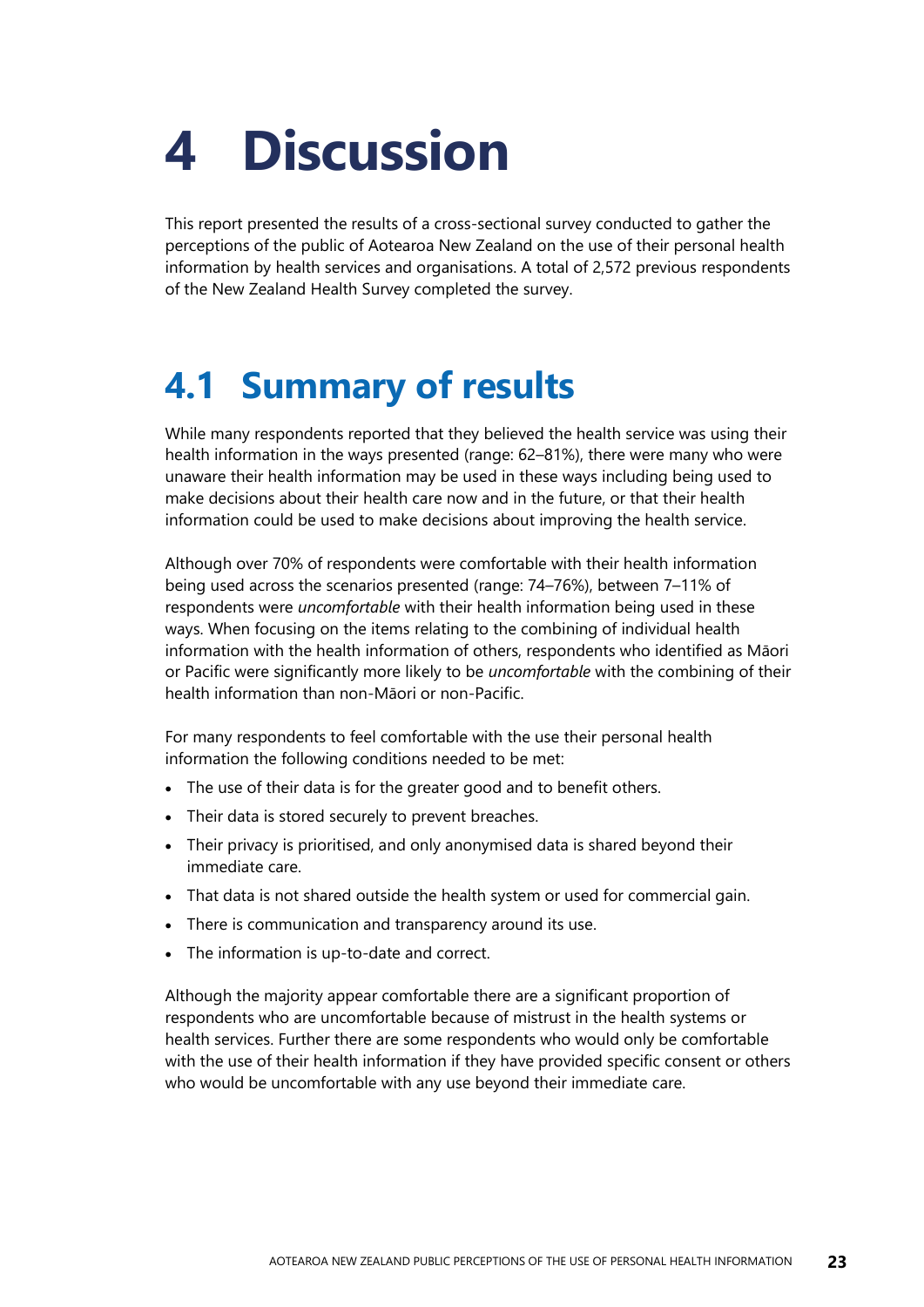In relation to the need to seek permission for the use of health information, the majority of respondents reported that if the health information was being used under the following conditions, then they did not require their consent to be sought:

- The data is anonymous, personal privacy is maintained and no personal or identifying information is shared.
- The use of the data is for the right reasons (to benefit others).
- That the security of the data is assured.
- That the data (or the combined dataset) It is not shared outside the health system.

Respondents indicated that the use of health information in the following situations would require personal consent/permission to be sought before its use:

- When personal (identifiable) information is included in the dataset.
- When data is being sent or shared outside of the health system or used for commercial purposes.
- When data is sensitive in nature e.g. DNA/genetic data, mental health, sexual health, rare diseases, specific medical conditions, gynaecology information, terminal illness, COVID-19.
- When the data is specific to a population group e.g. minors, ethnic groups.

Respondents expressed concerns over security risks, privacy and confidentiality, the use of health information outside the health system and the lack of transparency and communication around health information. Many respondent concerns could be addressed if:

- There is increased communication and transparency around the use and protection of personal health information.
- Health information is secure and protected from data breaches and hacking.
- Privacy and confidentiality are prioritised, and only anonymous data is shared beyond immediate care.
- Health information is not shared outside the health sector or for commercial uses.
- Health information is respected as taonga and only used for good.
- That patients are given access to their health information and the ability to correct their information.
- There is good governance of health information including clear processes and approvals for its use, with auditing and monitoring.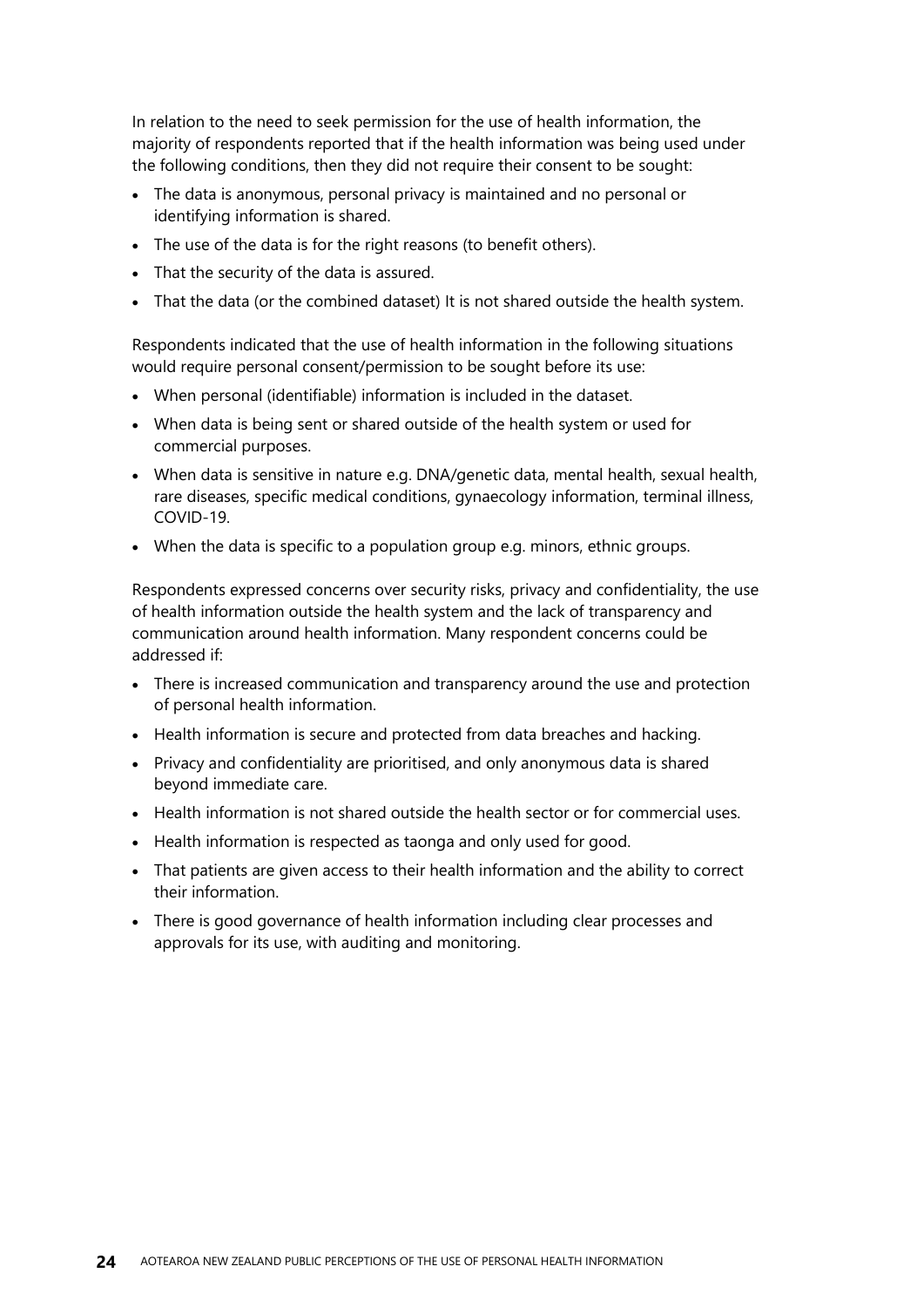## <span id="page-30-0"></span>**4.2 Comparison to previous work**

The findings from the current study add to growing evidence indicating public support, though conditional, for secondary use of health information when used for the greater good or public benefit.<sup>4–6</sup> Similar to the results of this survey, individual privacy and data security alongside trust in the health system/services have been key themes in previous surveys of members of the public. $4,7$  Although there is support for the use of health information, similar to this study, other work has highlighted consumer concerns around misuse of data and concerns around the sharing of data outside the health system, including with commercial companies and where there is potential commercial gain. $47,8$  The findings from this survey are also in line with other surveys internationally that indicate that individual consent is not always necessary, $47$  but assurances around the security and privacy of health information are paramount for people to be comfortable in the use of their health information.4,6,9 The findings also highlight the need for better communication and transparency on the use of health information. 4,7,10–14

There are some interesting differences in the results of this survey compared with the same survey conducted in Waitematā DHB patients in 2020. <sup>1</sup> Of note were the lower rates in the current survey of overall comfort with the use of health information (range 71–79%) compared to the DHB patient sample (range 81–89%) and alongside this the greater proportion of respondents in this current survey who were unsure and/or neutral about the use of their health information. This could be due to the current sample including the general population where some respondents had very little contact with health services. In comparison the previous survey was administered in current DHB service users. It has been reported internationally that current users of health services are more likely to have better understanding of health information and its use. Additionally this current survey was administered after two high profile data breeches (Waikato DHB and ACC) which may have led to a greater awareness of the potential security and privacy risks and more concerns about the security and privacy of health information in these findings.

Further, there were differences between the surveys in levels of comfort for people from Māori and Pacific ethnicities. In line with previous work by the New Zealand Data Futures Forum,<sup>15</sup> in the current survey Māori and Pacific had lower levels of comfort with the combining of health information compared to non-Māori or non-Pacific, where the opposite was found in the DHB based survey.<sup>1</sup> The reasons for this difference are not clear, although factors contributing could include that it was a general population sample rather than patient sample, that the sample for this survey was younger with fewer respondents from the older (75 years and over) age group, and/or that this survey was only able to be completed online and in the English language whereas the previous DHB survey was available for completion online, in person with assistance and on paper, and was available in 10 different languages including Te Reo Māori and Pacific languages. Ongoing in-depth interviews in the DHB research project may provide more information regarding this.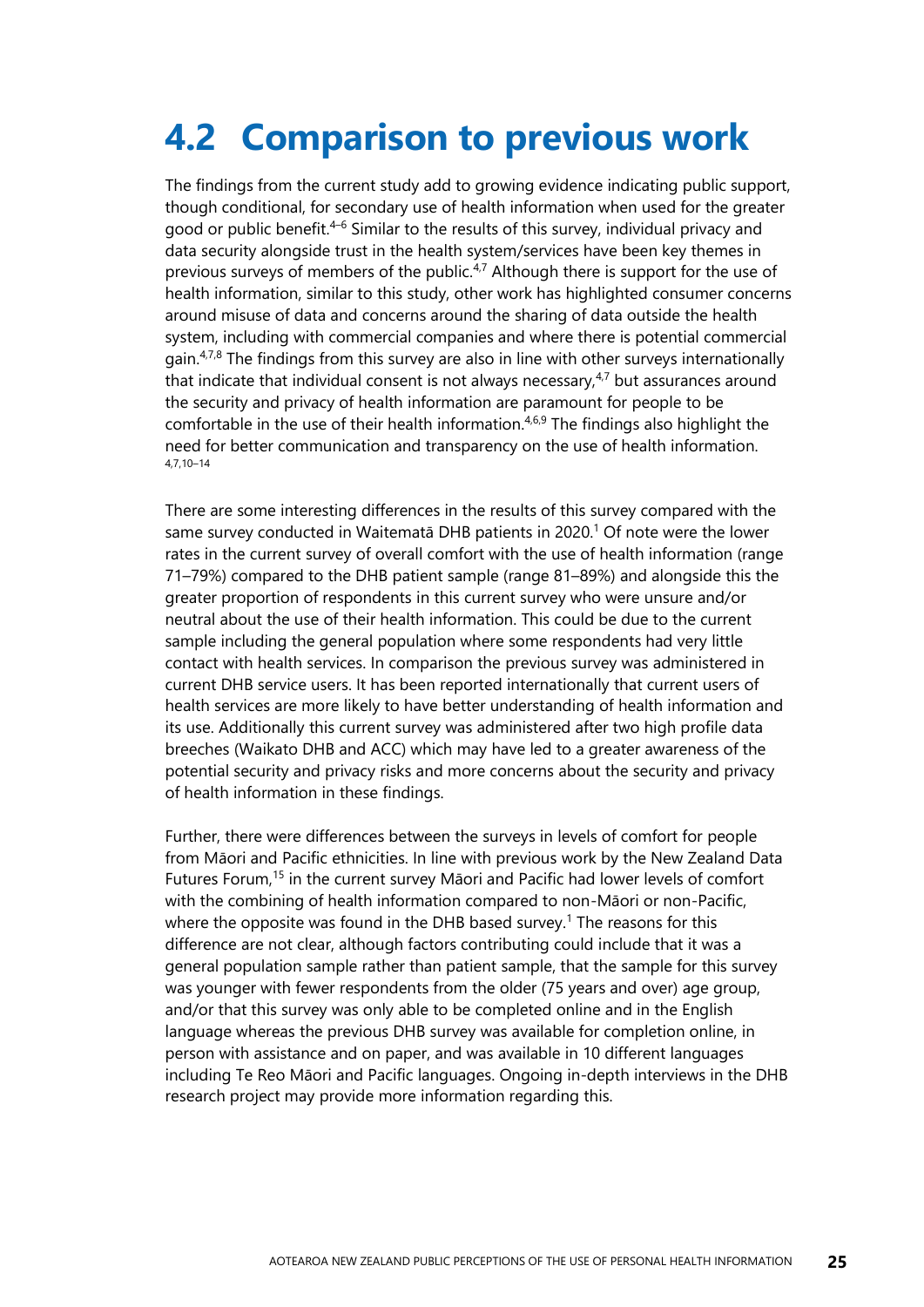## <span id="page-31-0"></span>**4.3 Limitations of the current work**

The findings from this survey must be interpreted with consideration of its limitations including sample characteristics, recruitment and administration methods, and the timing. The sample for this survey were a convenience sample recruited via email through the New Zealand Health Survey database of people who had agreed to be contacted for future surveys, participants therefore are biased to those who are already engaged with research/surveys and have the necessary digital access and digital literacy to take part. The survey was only available in English which will have deterred or prevented those New Zealanders who primarily speak other languages from participating. Furthermore, the sample included few participants from the younger (<25 years) and older (75 years and over) age groups. Interpreting the findings in relation to young adult and older adult populations, non-English speaking New Zealanders, as well as those with low digital literacy and access must be done with caution.

It is also important to consider that the timing may have influenced how people responded to the survey. The survey was administered at a time when vaccine mandates and vaccine certificates were front of mind for many New Zealanders. Those with little prior experience of the health system, and therefore collection of health information, were suddenly in a position of having to report/display COVID information for employment or access to venues. For some this may have influenced their responses to questions in relation to the sharing of health information with others.

### <span id="page-31-1"></span>**4.4 Conclusion**

Understanding how people want their health information used is important for health services to consider as the digitisation of health records progresses and opportunities for the use of health data grow. This survey has found that members of the public are largely comfortable with the use of their health information to benefit others with the conditions that the data is respected, stored securely, their privacy is maintained, they have access to it, it remains within the New Zealand health sector, is not used for commercial gain, and that there is good governance over access and use. It appears that many of the concerns expressed around the use of health information could be mitigated with increased communication and transparency from health services and organisations.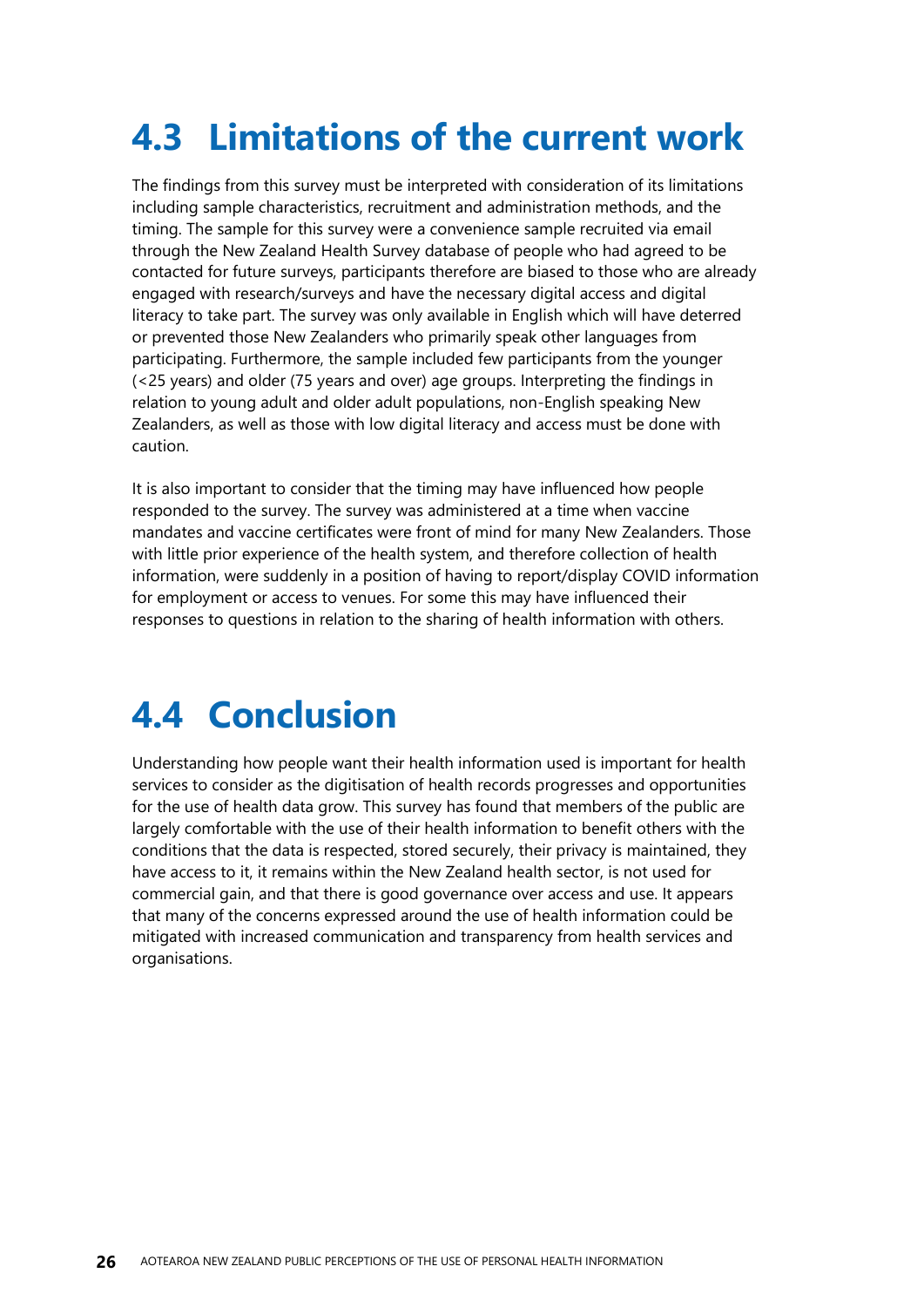# <span id="page-32-0"></span>**References**

- 1 Dobson R, Whittaker R, Wihongi H, et al. 2021. Patient perspectives on the use of health information. *New Zealand Medical Journal* 134 (1547).
- 2 Thomas DR. 2006. A general inductive approach for analyzing qualitative evaluation data. *American Journal of Evaluation* 27(2): 237–46.
- 3 Ministry of Health. 2017. *Ethnicity Data Protocols*. HISO 10001:2017. Wellington: Ministry of Health.
- 4 Aitken M, Jorre JD, Pagliari C, et al. 2016. Public responses to the sharing and linkage of health data for research purposes: a systematic review and thematic synthesis of qualitative studies. *BMC Medical Ethics* 7(1): 1–24.
- 5 Kalkman S, van Delden J, Banerjee A, et al. 2019. Patients' and public views and attitudes towards the sharing of health data for research: a narrative review of the empirical evidence. *Journal of Medical Ethics*. Doi: 10.1136/medethics-2019- 105651.
- 6 Stockdale J, Cassell J, Ford E. 2019. "Giving something back": A systematic review and ethical enquiry into public views on the use of patient data for research in the United Kingdom and the Republic of Ireland [version 2]. *Wellcome Open Res* 3: 6.
- 7 Hill EM, Turner EL, Martin RM, et al. 2013. "Let's get the best quality research we can": public awareness and acceptance of consent to use existing data in health research: a systematic review and qualitative study. *BMC Medical Research Methodology* 13(1): 1–10.
- 8 Wellcome Trust. 2016. *Public Attitudes to Commercial Access to Health Data*. Cited 17-06-2021. Available from: **[https://wellcome.org/sites/default/files/public-attitudes-to-commercial](https://wellcome.org/sites/default/files/public-attitudes-to-commercial-access-to-health-data-summary-wellcome-mar16.pdf)[access-to-health-data-summary-wellcome-mar16.pdf](https://wellcome.org/sites/default/files/public-attitudes-to-commercial-access-to-health-data-summary-wellcome-mar16.pdf)**.
- 9 Haddow G, Bruce A, Sathanandam S, et al. 2011. 'Nothing is really safe': a focus group study on the processes of anonymizing and sharing of health data for research purposes. *Journal of Evaluation in Clinical Practice* 17(6): 1140–6.
- 10 Colombo C, Roberto A, Krleza-Jeric K, et al. 2019. Sharing individual participant data from clinical studies: a cross-sectional online survey among Italian patient and citizen groups. *BMJ Open* 9: e024863. Doi: 10.1136/bmjopen-2018-024863.
- 11 Sanderson SC, Brothers KB, Mercaldo ND, et al. 2017. Public attitudes toward consent and data sharing in biobank research: a large multi-site experimental survey in the US. *The American Journal of Human Genetics* 100(3): 414–27.
- 12 Patil S, Lu H, Saunders CL, et al. 2016. Public preferences for electronic health data storage, access, and sharing—Evidence from a pan-European survey. *Journal of the American Medical Informatics Association* 23(6): 1096–106.